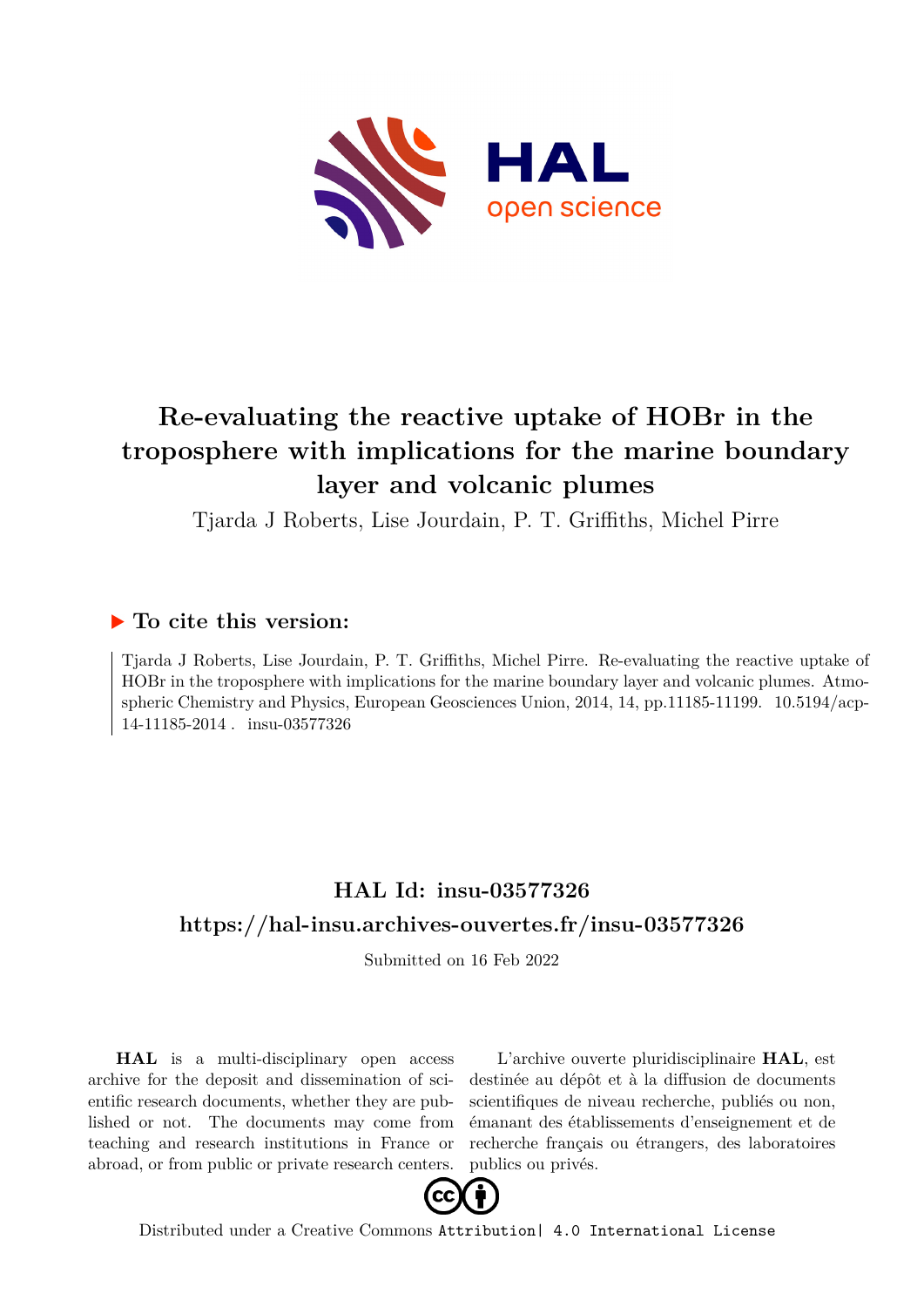Atmos. Chem. Phys., 14, 11185–11199, 2014 www.atmos-chem-phys.net/14/11185/2014/ doi:10.5194/acp-14-11185-2014 © Author(s) 2014. CC Attribution 3.0 License.





## **Re-evaluating the reactive uptake of HOBr in the troposphere with implications for the marine boundary layer and volcanic plumes**

**T. J. Roberts**<sup>1</sup> **, L. Jourdain**<sup>1</sup> **, P. T. Griffiths**<sup>2</sup> **, and M. Pirre**<sup>1</sup>

<sup>1</sup>LPC2E, UMR 7328, CNRS-Université d'Orléans, 3A Avenue de la Recherche Scientifique, 45071 Orleans, CEDEX 2, France

<sup>2</sup>Centre for Atmospheric Science, Cambridge University, Chemistry Department, Lensfield Road, Cambridge, CB2 1EW, UK

*Correspondence to:* T. J. Roberts (tjardaroberts@gmail.com)

Received: 15 November 2013 – Published in Atmos. Chem. Phys. Discuss.: 27 January 2014 Revised: 3 June 2014 – Accepted: 12 August 2014 – Published: 23 October 2014

**Abstract.** The reactive uptake of HOBr onto halogen-rich aerosols promotes conversion of  $\text{Br}_{(aq)}^-$  into gaseous reactive bromine (incl. BrO) with impacts on tropospheric oxidants and mercury deposition. However, experimental data quantifying HOBr reactive uptake on tropospheric aerosols is limited, and reported values vary in magnitude. This study introduces a new evaluation of HOBr reactive uptake coefficients in the context of the general acid-assisted mechanism. We emphasise that the termolecular kinetic approach assumed in numerical model studies of tropospheric reactive bromine chemistry to date is strictly only valid for a specific pH range and, according to the general acid-assisted mechanism for HOBr, the reaction kinetics becomes bimolecular and independent of pH at high acidity.

This study reconciles for the first time the different reactive uptake coefficients reported from laboratory experiments. The re-evaluation confirms HOBr reactive uptake is rapid on moderately acidified sea-salt aerosol (and slow on alkaline aerosol), but predicts very low reactive uptake coefficients on highly acidified submicron particles. This is due to acid-saturated kinetics combined with low halide concentrations induced by both acid-displacement reactions and the dilution effects of  $H_2SO_{4(aq)}$ . A mechanism is thereby proposed for reported Br enhancement (relative to Na) in H2SO4-rich submicron particles in the marine environment. Further, the fact that HOBr reactive uptake on  $H_2SO_4$ acidified supra-micron particles is driven by HOBr+Br<sup>−</sup> (rather than HOBr+Cl−) indicates self-limitation via decreasing γHOBr once aerosol Br<sup>−</sup> is converted into reactive bromine.

First predictions of HOBr reactive uptake on sulfate particles in halogen-rich volcanic plumes are also presented. High (accommodation limited) HOBr+Br<sup>−</sup> uptake coefficient in concentrated (> 1 µmol mol<sup>-1</sup> SO<sub>2</sub>) plume environments supports potential for rapid BrO formation in plumes throughout the troposphere. However, reduced HOBr reactive uptake may reduce the rate of BrO cycling in dilute plumes in the lower troposphere.

In summary, our re-evaluation of HOBr kinetics provides a new framework for the interpretation of experimental data and suggests that the reactive uptake of HOBr on  $H_2SO_4$ acidified particles is substantially overestimated in current numerical models of BrO chemistry in the troposphere.

#### **1 Introduction**

The reactive uptake of HOBr onto halogen-containing aerosols to release Br<sub>2</sub> enables propagation of the chain reaction leading to autocatalytic BrO formation, the so-called "bromine explosion" (Vogt et al., 1996), first proposed following the discovery of ozone depletion events in the polar boundary layer (Barrie et al., 1988). Rapid and substantial (tens of ppbv) ozone depletion occurs upon the formation of just tens of pptv BrO due to cycling between Br and BrO, with further Br-mediated impacts on environmental mercury in the conversion of  $Hg^0$  to more reactive and easily deposited form  $Hg<sup>II</sup>$  (Schroeder et al., 1998). Tropospheric BrO chemistry has since been recognised outside the polar regions, with BrO identified above salt pans (Hebestreit et al., 1999), in the marine boundary layer (Read et al., 2008),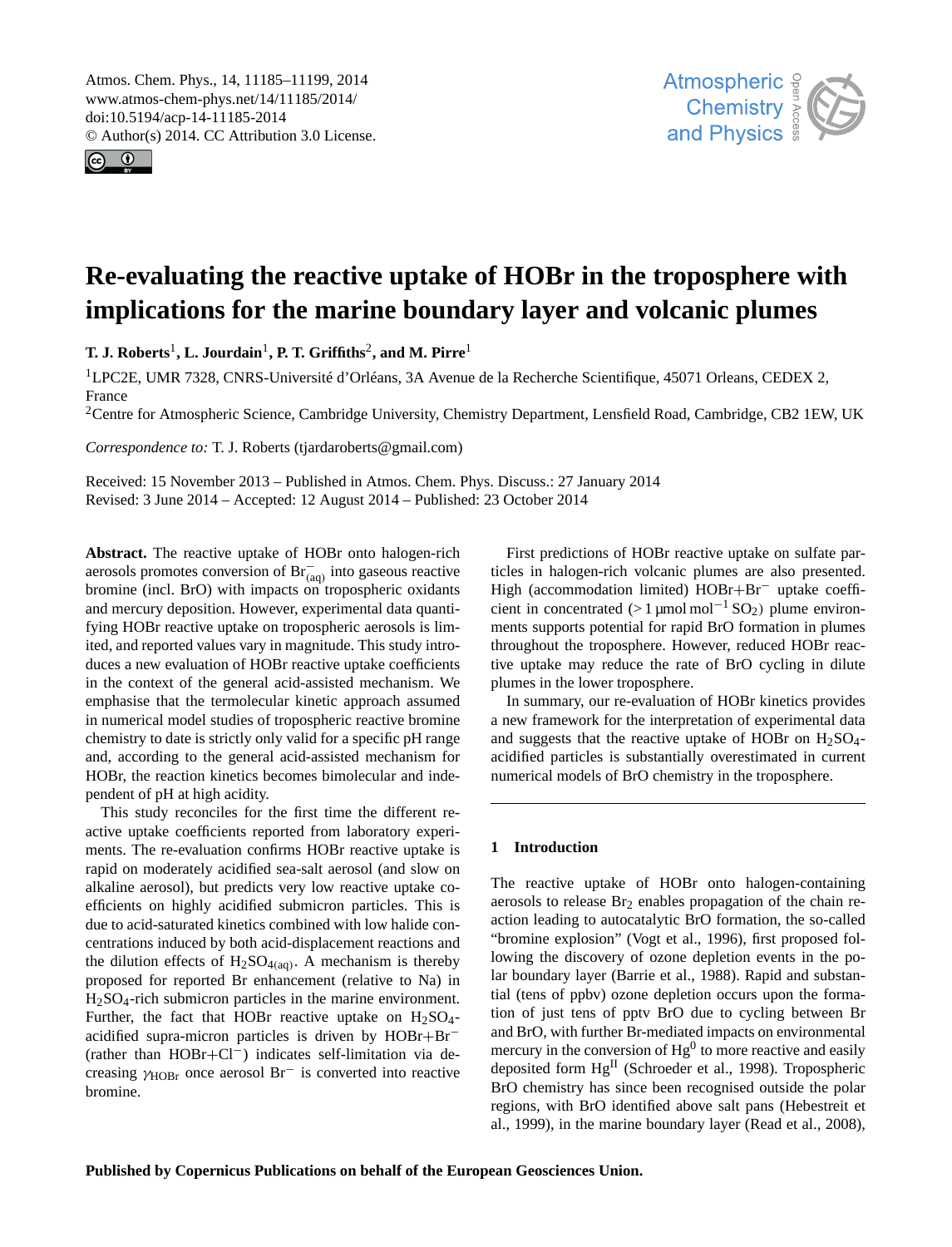and is suggested to have a significant impact on the chemistry of the free troposphere (e.g. von Glasow et al., 2004). In particular, recent evidence of rapid BrO formation in acidic volcanic plumes (tens of pptv to ppbv on a timescale of minutes) has highlighted volcanic halogen emissions as a source of reactive bromine entering the troposphere (Bobrowski et al., 2003):

$$
HOBr_{(g)} \to HOBr_{(aq)} \tag{R1}
$$

$$
HOBr(aq) + Br_{(aq)}^- + H_{(aq)}^+ \to Br_2(aq) + H_2O_{(1)} \tag{R2}
$$

$$
HOBr_{(aq)} + Cl^-_{(aq)} + H^+_{(aq)} \rightarrow BrCl_{(aq)} + H_2O_{(l)} \tag{R3}
$$

$$
BrCl_{(aq)} + Br_{(aq)}^- \leftrightarrow Br_2Cl_{(aq)}^- \tag{R4}
$$

$$
\leftrightarrow Br_2(aq) + Cl^-_{(aq)}Br_2(aq) \rightarrow Br_2(g) \tag{R5}
$$

$$
Br_2(g) \xrightarrow{h\nu} 2Br_{(g)} \tag{R6}
$$

$$
2Br_{(g)} + 2O_3(g) \rightarrow 2BrO_{(g)} + 2O_2(g)
$$
 (R7)

$$
2\text{BrO}_{(g)} + 2\text{HO}_2(g) \rightarrow 2\text{HOBr}_{(g)} + 2\text{O}_2(g). \tag{R8}
$$

Key to reactive halogen formation is the cycle of Reactions (R1)–(R8) which results in autocatalytic formation of BrO. Accommodation of  $HOBr_{(g)}$  to aerosol Reaction (R1), followed by reaction with  $\text{Br}^{-\infty}_{\text{(aq)}}$  or  $\text{Cl}^{-}_{\text{(aq)}}$  and  $\text{H}^{+}_{\text{(aq)}}$  results in a dihalogen product (Reactions R2, R3). The reaction of HOBr with  $Cl_{(aq)}^{-}$  (Reaction R3) is typically considered the dominant reaction pathway (albeit an assumption that may not apply in highly acidified aerosol as we show in this study) given that sea-salt aerosol contains  $[Br^-_{(aq)}] \ll [Cl^-_{(aq)}]$  by a factor of 700 (or greater once reactive bromine formation has commenced), and the termolecular rate constants for Reactions (R2) and (R3) are of comparable magnitudes (Liu and Margarem, 2001; Beckwith et al., 1996). However,  $Br<sub>2</sub>$  is commonly the observed product, as confirmed by laboratory experiments by Fickert et al. (1999). The product conversion from BrCl to  $Br<sub>2</sub>$  is explained by aqueous-phase equilibria (Reaction R4) that interconvert BrCl into Br<sub>2</sub> (via Br<sub>2</sub>Cl<sup>-</sup>) before gaseous release (Reaction R5). According to equilibrium constants reported by Wang et al. (1994), conversion of BrCl to Br<sup>2</sup> is favoured at room temperature in aerosol provided  $\text{Br}_{\text{(aq)}}^-$ : $\text{Cl}_{\text{(aq)}}^-$  > ~ 10<sup>-4</sup>, as for example in sea-salt aerosol where  $\text{Br}_{\text{(aq)}}^-$ :  $\text{Cl}_{\text{(aq)}}^- \approx 1.5 \times 10^{-3}$ . The dihalogen species then partition into the gas phase, Reaction (R5). The exsolution of dihalogens from the aerosol to the gas phase also limits the occurrence of reverse reactions that might reform HOBr. Once in the gas phase,  $Br<sub>2</sub>$  is photolysed to produce 2 Br radicals, Reaction (R6), which may react with ozone to form BrO, Reaction (R7). HOBr is reformed via the reaction of BrO with  $HO_2$ , Reaction (R8), whereupon it may react again with halogen-containing aerosol to further propagate the cycle, each time doubling the concentration of reactive bromine.

Numerical models have been developed to better understand the formation of BrO and evaluate impacts on atmospheric oxidants throughout the troposphere and on mercury cycling in the environment. Models capture the salient features of BrO formation and impacts (e.g. on ozone depletion and Hg deposition events) in the different tropospheric environments (see reviews by Simpson et al., 2007 and Saiz-Lopez and von Glasow, 2012). Nevertheless, a number of uncertainties remain. For example, models tend to overestimate  $\text{Br}_x$  cycling in the marine environment (Sander et al., 2003; Smoydzin and von Glasow, 2007; Keene et al., 2009). Models predict a depletion in the inorganic bromine content of all acidified marine aerosols, as a consequence of HOBr reactive uptake to form  $Br<sub>2</sub>$  and its release into the gas phase. However, an aerosol bromine deficit is only observed in the slightly acidified supra-micron fraction, whilst aerosol bromine is found to be enhanced (relative to that expected based on Br : Na ratios in sea salt, using sodium as a seasalt tracer) in the highly acidified sub-micrometre fraction. This phenomenon has not been explained to date (Sander et al., 2003). Numerical models have also attempted to simulate reactive halogen chemistry in volcanic plume environments. Models initialised with a high-temperature source region are able to reproduce the rapid formation of BrO in the near-source plume (Bobrowski et al., 2007; Roberts et al., 2009; von Glasow, 2010), as well as ozone depletion (Kelly et al., 2013), but a source of model uncertainty is the representation of heterogeneous halogen chemistry on volcanic aerosol, which may differ from that reported from experiments on sea-salt aerosol.

All these studies rely on laboratory experiments to quantify rate constants of the reactions, with a key process in the formation of reactive bromine being the reaction of  $HOBr_{(aq)}$ with halide ion  $X_{(aq)}^-$  (Cl<sub>(aq)</sub> or  $Br_{(aq)}^-$ ) and  $H_{(aq)}^+$ , Reactions (R2, R3), which can be written generically as

$$
HOBr_{(aq)} + H^+_{(aq)} + X^-_{(aq)} \xrightarrow{k_{ter}, k^{\text{II}}, k^{\text{I}}} BrX_{(aq)} + H_2O_{(aq)} \quad (R9)
$$

Experimental studies (e.g. Fickert et al., 1999) show that the reaction of  $HOBr_{(aq)}$  is promoted when alkaline sea-salt aerosol becomes acidified, either by natural (e.g. methane sulfonic acid) or anthropogenic (e.g. sulfuric acid) sources of acidity. However, laboratory experiments have reported uptake coefficients on acidified sea-salt aerosol, > 0.2 (Abbatt and Wachewsky, 1998) and  $10^{-2}$  (Pratte and Rossi, 2006), a discrepancy that has not been explained to date. In addition, no experiments have been performed to quantify the uptake of HOBr on volcanic aerosol under tropospheric conditions.

Numerical model studies of reactive bromine chemistry currently implement Reaction (R9) using three-body reaction kinetics, i.e. it is assumed that the reaction rate is directly proportional to  $H_{(aq)}^+$  concentration (e.g. von Glasow, 2002), or using uptake coefficients calculated on this assumption (see Ammann et al., 2013 and the IUPAC Task group evaluation website, 1999–present). We highlight, however, that earlier literature on the general acid-assisted mechanism for this and similar reactions (e.g. Eigen and Kustin, 1962;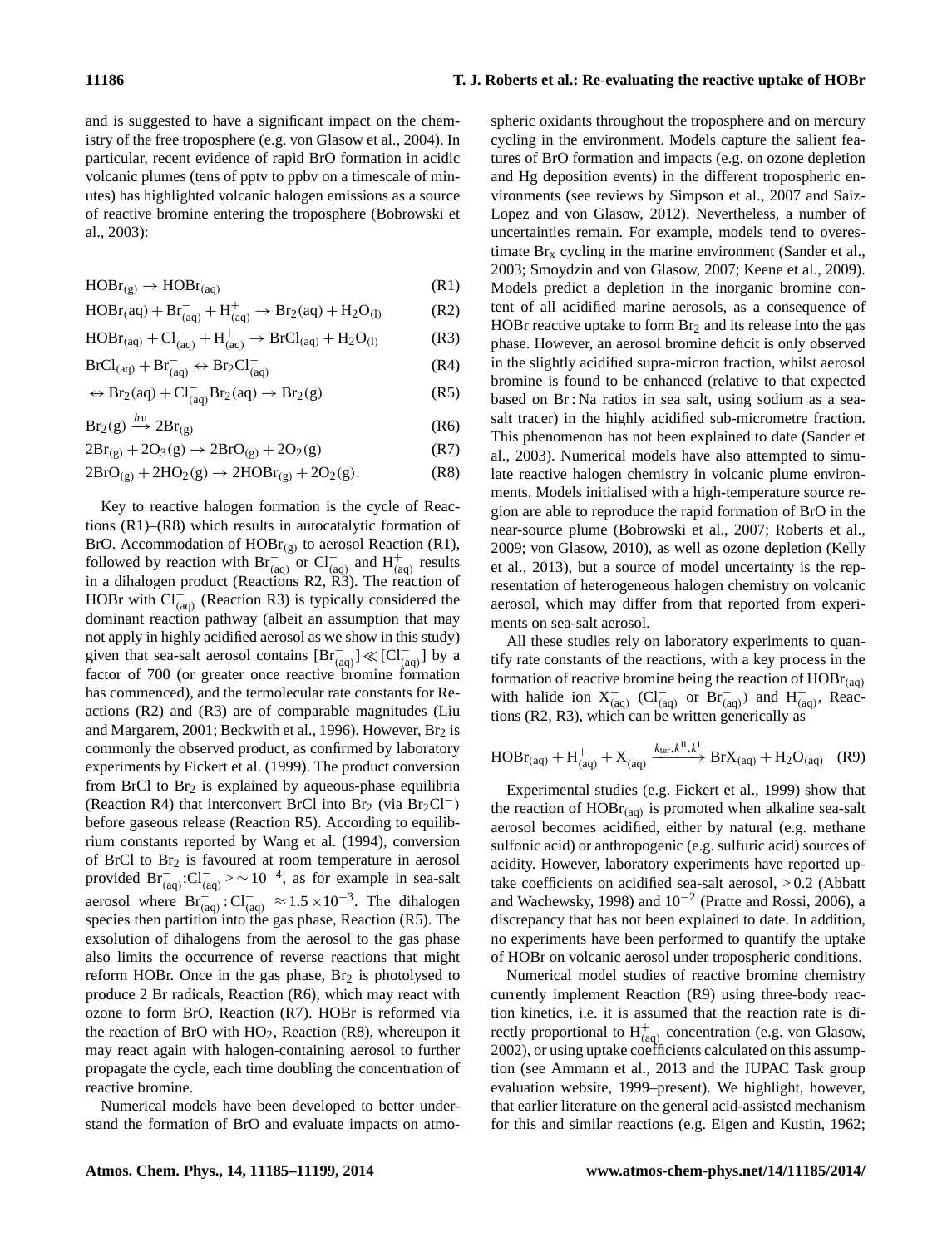Nagy et al., 1988) identify that the pH dependence of the reaction rate is more complex, with acid saturation of the kinetics at high acidity.

This study re-evaluates HOBr reactive uptake in the context of the general acid-assisted mechanism for the first time. The plan of the paper is as follows. In Section 2 the method for calculating the reactive uptake coefficient is recalled and the approach based on the general acid-assisted mechanism is explained. The data used to evaluate the new uptake coefficient calculations are presented. In Sect. 3 pHdependent second-order rate constants  $(k<sup>H</sup>)$  are derived for both HOBr+Br<sup>−</sup> and HOBr+Cl<sup>−</sup> in the context of the general assisted mechanism, using reported literature data for the underlying rate constants, and a thermodynamic model to predict aerosol composition under experimental conditions. Using the new parameterisation for  $k^{\text{II}}$ , reactive uptake coefficients for HOBr+Br<sup>−</sup> and HOBr+Cl<sup>−</sup> are calculated and compared to reported laboratory data for HCl-acidified sea-salt aerosol (Abbatt and Wachewsky, 1998) and  $H_2SO_4$ acidified sea-salt aerosol (Pratte and Rossi, 2006). We provide new quantification of HOBr+Br<sup>−</sup> and HOBr+Cl<sup>−</sup> uptake coefficients on  $H_2SO_4$ -acidified sea-salt aerosol in the marine environment, and sulfuric acid aerosol in volcanic plumes dispersing into the troposphere. In Sect. 4, reactive uptake coefficients are calculated for HOBr on  $H_2SO_4$ acidified sea-salt aerosol in the marine environment, and on sulfuric acid aerosol in volcanic plumes entering the troposphere, and implications discussed for BrO chemistry in these environments.

#### **2 Method and experimental data**

## **2.1 Quantifying the reactive uptake coefficient,** γ**HOBr**

The reactive uptake of  $HOBr_{(g)}$  can be quantified by Eq. (1) (with further modification required for large particles due to the limitation of gas-phase diffusion) in terms of the reactive uptake coefficient,  $\gamma_{HOBr}$ , where  $v_{HOBr}$  is the mean molecular velocity of  $HOBr_{(g)}$ , cm s<sup>-1</sup>, and Area is the surface area density of the aqueous phase,  $\text{cm}^2 \text{ cm}^{-3}$ .

 $\gamma$ <sub>HOBr</sub> is a fractional number that quantifies the likelihood of reaction given a collision of  $HOBr_{(g)}$  with a particle, and can be calculated following the resistor-model framework (Eq. 2) that describes the accommodation to the aerosol, and the reaction and diffusion in or across the aerosol particle.  $\gamma$ <sub>HOBr</sub> is a function of several parameters, including accommodation coefficient,  $\alpha_{\text{HOBr}}$ , the solubility of HOBr, H<sup>\*</sup>, the aqueous-phase diffusion rate,  $D_l$ , the gas constant R, Temperature,  $T$ , the mean molecular velocity,  $v_{HOBr}$ , and the first-order rate constant for the reaction of  $HOBr_{(aq)}$ ,  $k<sup>1</sup>$ . The

parameter *l* is a function of  $D_l$  and  $k^I$ ,  $l = (D_l/k^I)^{0.5}$ :

$$
-\frac{d[HOBr_{(g)}]}{dt} = \gamma_{HOBr} \cdot \frac{v_{HOBr}}{4} \cdot [HOBr_{(g)}] \cdot Area \tag{1}
$$

$$
\frac{1}{\gamma_{\text{HOBr}}} = \frac{1}{\alpha_{\text{HOBr}}} \tag{2}
$$

$$
+\frac{v_{\text{HOBr}}}{4 \cdot H_{\text{HOBr}}^* \cdot R \cdot T \cdot \sqrt{D_{l,\text{HOBr}} \cdot k^{\text{I}}}} \cdot \frac{1}{\coth\left[\frac{r}{l}\right] - \frac{l}{r}}
$$

$$
-\frac{d[\text{HOBr}_{\text{(aq)}}]}{dt} = k^{\text{I}} \cdot [\text{HOBr}_{\text{(aq)}}] \tag{3}
$$

$$
k^{\mathrm{I}} = k_{\mathrm{ter}} \cdot [X_{\mathrm{(aq)}}^-] \cdot [H_{\mathrm{(aq)}}^+] \tag{4}
$$

$$
k^{\mathrm{I}} = k^{\mathrm{II}} \cdot [X_{\mathrm{(aq)}}^-]. \tag{5}
$$

To date, numerical models have adopted two approaches to simulate the reactive uptake of HOBr. Detailed process models (e.g. MISTRA; von Glasow et al., 2002; MECCA; Sander et al., 2011) tend to model HOBr gas–aerosol partitioning to and from the aerosol directly, with the reaction of HOBr inside the aerosol simulated using Eq. (3) and termolecular kinetics (Eq. 4). On the other hand, global models (e.g. in studies by von Glasow et al., 2004; Yang et al., 2005; Breider et al., 2010; Parella et al., 2012) tend to simulate HOBr reactive uptake as one step, Eq. (1), quantified by the uptake coefficient,  $\gamma_{\text{HOBr}}$ . The IUPAC evaluation recommends uptake coefficient to be calculated using Eq. (2) and the termolecular approach to HOBr kinetics, Eq. (4). In global models, a fixed uptake coefficient,  $\gamma_{HOBr}$ , is typically used for computational reasons.

However, as we highlight in this study, the termolecular kinetics approach (Eq. 4) is only valid within a limited pH range. Here we instead use Eq. (2) and the reaction kinetics of  $HOBr_{(aq)}$  in terms of a second-order rate constant, Eq. (5), where  $k^{\text{II}}$  is a variable function of pH according to the general acid-assisted reaction mechanism for  $HOY + X^{-} (+H^+)$  constrained by available laboratory data. Details on the mechanism and derivation of  $k<sup>H</sup>$  are given in Sect. S1 of the Supplement and Sect. 3.1). Despite being well documented (Eigen and Kustin, 1962; Kumar and Margarem, 1987; Nagy et al., 1988; Gerritsen and Margarem, 1990; Wang and Margarem, 1994), this mechanism has not been implemented in any numerical model studies of reactive halogen chemistry to date.

To calculate reactive uptake coefficients (Eq. 2), we also need to determine the aerosol composition, specifically halide concentration,  $[X_{(aq)}^-]$  and the acidity. Indeed,  $[X_{(aq)}^-]$ is needed for Eq.  $(5)$  and subsequently Eq.  $(2)$ , and the acidity is also needed to determine  $k^{\text{II}}$  in the context of the general assisted mechanism (see the expression in Sect. 3.1) and subsequently Eqs. (5) and (2). This was achieved using the E-AIM (extended aerosol inorganic model, Carslaw et al., 1995; Clegg et al., 1998; Wexler and Clegg, 2002) and Henry's constants, (Sander, 1999, for more details see Sect. S3 of the Supplement). Given the high ionic strength of the solutions studied, concentrations were converted to activities using activity coefficients provided by E-AIM.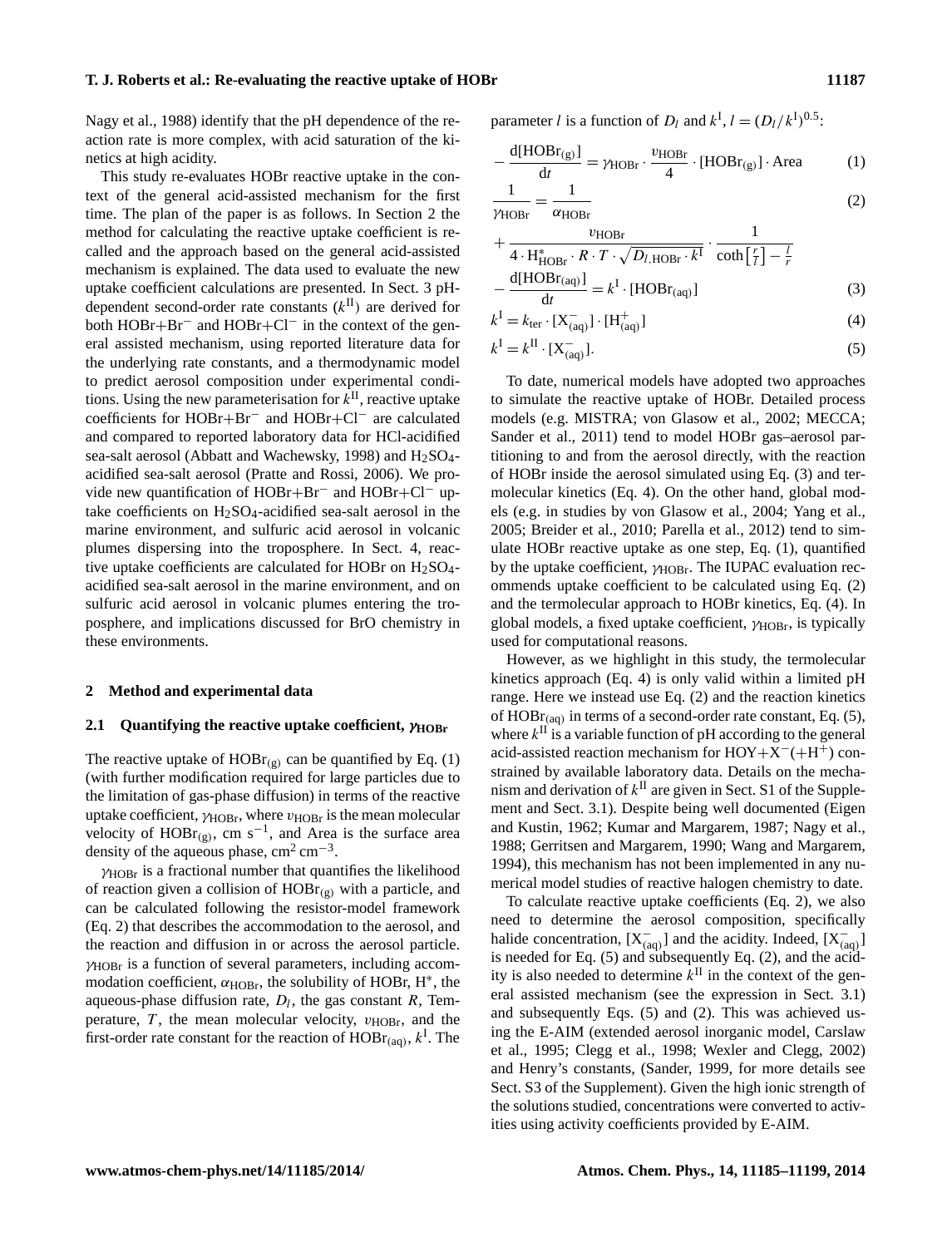Finally, we assume in Eq. (2) an accommodation coefficient of 0.6 (Wachsmuth et al., 2002), with solubility and diffusion coefficients for HOBr in water and sulfuric acid derived from Frenzel et al. (1998), Iraci et al. (2005) and Klassen et al. (1998). A radius of 0.1 or 1  $\mu$ m was assumed, reflecting the presence of both sub- and supra-micron particles in volcanic and marine environments. Further details are provided in Sect. S2 of the Supplement.

We compare our new approach to reported estimates of HOBr reactive uptake coefficients from laboratory experiments as outlined below.

#### **2.2 Reported experimental studies on the reactive uptake of HOBr onto liquid aerosol**

A number of laboratory experiments (Table 1) have quantified the reactive uptake of HOBr onto acidified sea-salt aerosol under tropospheric conditions (as well as on solid particles, not considered here). The accommodation coefficient for HOBr onto supersaturated  $NaBr(aq)$  aerosol was determined by Wachsumth et al. (2002) to be  $\alpha_{\text{HOBr}} = 0.6 \pm 0.2$ at 298 K.

Experiments using acidified sea-salt particles made by nebulising a 5 M NaCl and 0.5 M HCl solution under conditions representative of the troposphere found the reactive uptake coefficient for the reaction (HOBr+Cl−) to be very high ( $\gamma_{HOBr} > 0.2$ ) on deliquesced aerosol (RH  $> 75\%$ ,  $T = 298$  K), (Abbatt and Waschewsky, 1998). Conversely, experiments by Pratte and Rossi (2006) on  $H<sub>2</sub>SO<sub>4</sub>$ -acidified sea-salt aerosol with  $H_2SO_4$ : NaCl molar ratio = 1.45 : 1 at 296 K measured a substantially lower HOBr uptake coefficient,  $\gamma_{\text{HOBr}} \sim 10^{-2}$ , with a dependence on relative humidity ( $\gamma_{\text{HOBr}} \sim 10^{-3}$  below 70 % RH). This large (10<sup>1</sup>– 10<sup>2</sup> ) discrepancy has not been resolved to date. Uptake of HOBr on pure sulfate aerosol at 296 K is found to be low  $(\gamma_{\text{HOBr}} \sim 10^{-3})$ , Pratte and Rossi (2006).

Aqueous-phase rate constants for the reaction of  $HOBr + X^- + H^+$  have also been reported: for  $HOBr + Br^-_{(aq)}$ , Eigen and Kustin (1962) and Beckwith et al. (1996) report termolecular rate constants of  $k_{\text{ter}} = 1.6 \times 10^{10} \text{ M}^{-2} \text{ s}^{-2}$  over a pH range of 2.7–3.6 and 1.9–2.4 at 298 K, respectively. For HOBr+Cl-(aq), Liu and Margarem (2001) report a threebody rate constant of  $2.3 \times 10^{10}$  M<sup>-2</sup> s<sup>-2</sup> in buffered aerosol at  $pH = 6.4$  and 298 K. Pratte and Rossi (2006) derived firstorder rate constants for the reaction of  $HOBr_{(aq)}$  from their uptake experiments, finding  $k^{\text{I}} \sim 10^3 \text{ s}^{-1}$ .

The IUPAC subcommittee for gas kinetic data evaluation currently recommends an uptake coefficient parameterisation utilising accommodation coefficient  $\alpha_{\text{HOBr}} = 0.6$ (Wachsmuth et al., 2002), and first-order rate constant  $k^{\text{I}} = k_{\text{ter}} \cdot [\text{H}^+_{\text{(aq)}}] \cdot [\text{X}^-_{\text{(aq)}}], \text{ with } k_{\text{ter}} = 2.3 \times 10^{10} \,\text{M}^{-2} \,\text{s}^{-1}$ (Liu and Margarem, 2001) for HOBr+Cl<sup>−</sup> and  $k_{\text{ter}} = 1.6 \times 10^{10} \,\text{M}^{-2} \,\text{s}^{-1}$  (Beckwith et al., 1996) for HOBr+Br<sup>−</sup>. Assuming a  $Cl_{(aq)}^-$  concentration of 5.3 M typical of seawater and low uptake coefficients in alkaline

sea-salt aerosol (Ammann et al., 2013 and the IUPAC evaluation website, 1999–present), this parameterisation yields a high uptake coefficient,  $\gamma_{\text{HOBr}} \sim 0.6$ , on acidified sea-salt aerosol, and is in agreement with  $\gamma_{\text{HOBr}} \geq 0.2$  reported by Abbatt and Waschewsky (1998) while overestimating the uptake coefficient as reported by Pratte and Rossi (2006) by a factor of  $\sim$  20.

Here we present new uptake calculations based on the general acid-assisted mechanism rather than termolecular kinetics in an attempt to consolidate these contrasting reported uptake coefficients within a single framework for the first time, and explain differences between model predictions and field observations of reactive bromine in the marine environment, as well as making first predictions of HOBr reactive uptake coefficients in volcanic plumes.

#### **3 Results**

### **3.1 The second-order rate constant for aqueous-phase reaction of HOBr with halide ions**

In the general acid-assisted mechanism – whereby the rate of reaction of  $HOBr_{(aq)}$  (needed in Eq. 2) follows a second-order kinetics – an equilibrium is established between  $HOBrX^-_{(aq)}$  and  $HOBr$  according to the rate constants of Reactions (R10) and (R11),  $k_1$  and  $k_{-1}$  (Eigen and Kustin, 1962). The formation of products, Reaction (R12), involves a transition state  $[H_2OBrX_{(aq)}]^{TS}$  that is stabilised by proton donation to the oxygen, with overall rate constant  $k<sub>H</sub>$ . Moreover, formation of products can also occur at low acid concentrations via a slower pathway, Reaction (R13), followed by fast Reaction (R14), with overall rate constant  $k_0$ :

$$
HOBr_{(aq)} + X_{(aq)}^- \xrightarrow{k_1} HOBrX_{(aq)}^-
$$
 (R10)

$$
HOBrX_{(aq)}^{-} \xrightarrow{k_{-1}} HOBr_{(aq)} + X_{(aq)}^{-}
$$
 (R11)

$$
HOBrX_{(aq)}^- + H^+_{(aq)} \xrightarrow{k_H, [H_2OBrX_{(aq)}]^{\text{TS}}} H_2O_{(aq)} + BrX_{(aq)} \quad (R12)
$$

$$
HOBrX_{(aq)}^- \xrightarrow{k_0} OH_{(aq)}^- + BrX_{(aq)}
$$
 (R13)

$$
\mathrm{OH}^{-}_{\mathrm{(aq)}} + \mathrm{H}^{+}_{\mathrm{(aq)}} \xrightarrow{fast} \mathrm{H}_2\mathrm{O}_{\mathrm{(aq)}}.
$$
 (R14)

According to Reactions (R10–R14), the rate of reaction of  $HOBr_{(aa)}$  can be quantified in terms of a second-order rate constant (following Eqs. 3 and 5) where  $k^{\text{II}}$  is a function of pH, as described by Eq. (6), whose derivation is provided in the Supplement:

$$
k^{\text{II}} = \frac{k_1 \cdot \left(k_0 + k_{\text{H}} \cdot \text{[H}_{\text{(aq)}}^+\text{]}\right)}{k_{-1} + k_0 + k_{\text{H}} \cdot \text{[H}_{\text{(aq)}}^+\text{]}}.
$$
(6)

In the limits of high and low acidity (Eqs. 7 and 8),  $k$ <sup>II</sup> is independent of aerosol acidity. For a mid-range acidity  $(k_H \cdot \overline{[H_{(aq)}^+]} \ll k_{-1} + k_0), k^{\text{II}}$  becomes linearly dependent on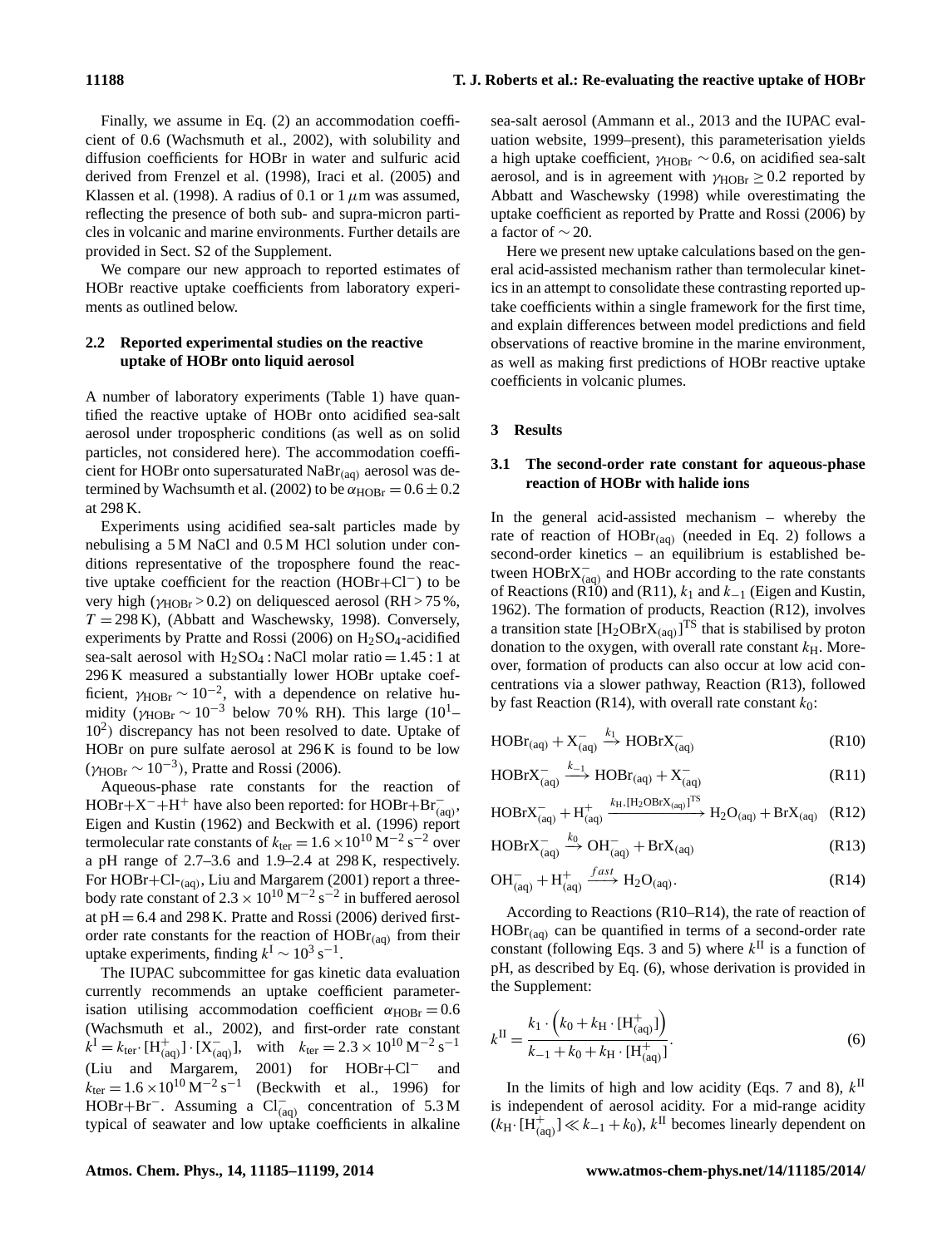**Table 1.** Summary of experimental data reported on HOBr uptake coefficient and HOBr<sub>(aq)</sub> reaction kinetics under tropospheric conditions.

| Aerosol or<br>solution                                                                                        | Temperature K | $k_{\text{ter}} M^{-2} s^{-1}$ $k^{I} s^{-1}$ $k^{II} M^{-1} s^{-1}$ |        | $\gamma$ HOBr       | $\alpha$ HOBr | Ref.         |
|---------------------------------------------------------------------------------------------------------------|---------------|----------------------------------------------------------------------|--------|---------------------|---------------|--------------|
| $HOBr + Cl_{(aq)}^-$<br>HCl-acidified NaCl aerosol<br>with $HC1: NaCl = 0.1:1$                                | 298           |                                                                      |        | > 0.2               |               | a            |
| $H2SO4$ -acidified sea-salt aerosol<br>with $H_2SO_4$ : NaCl = 1.45:1                                         | 296           |                                                                      | $10^3$ | $10^{-3} - 10^{-2}$ |               | h            |
| $BrCl_{(aq)}$ solution, pH = 6.4<br>$HOBr + Br_{(aq)}^-$                                                      | 298           | $2.3 \times 10^{10}$                                                 |        |                     |               | $\mathbf{c}$ |
| HOBr uptake onto supersaturated $NaBr_{(aq)}$ ,<br>$Br_{(aq)}^- > 0.2 M$ , at very low [HOBr <sub>(g)</sub> ] | $296 \pm 2$   |                                                                      |        |                     | 0.6           | d            |
| $Br_{2(aq)}$ solution, pH = 2.7–3.8<br>$Br_{2(aq)}$ solution, pH = 1.9–2.4                                    | 298<br>298    | $1.6 \times 10^{10}$<br>$1.6(\pm 0.2) \times 10^{10}$                |        |                     |               | e            |

 $^{\rm a}$  Abbatt and Waschewsky (1998);  $^{\rm b}$ Pratte and Rossi (2006);  $^{\rm c}$ ; Liu and Margarem (2001);  $^{\rm d}$ Wachsmuth et al. (2002);  $^{\rm e}$  Eigen and Kustin (1962);  $^{\rm f}$ Beckwith et al. (1996).

 $[H_{(aq)}^+]$  i.e. is acid dependent (Eq. 9). In this mid-acidity regime (only), the acid dependence is equal to the three-body or termolecular rate constant,  $k_1 \cdot k_H/(k_{-1} + k_0) = k_{\text{ter}}$ :

$$
k^{\mathrm{II}} = k_1 \tag{7}
$$

while at high acidity (the limit as  $H^+_{(aq)}$  tends to infinity)

$$
k^{\text{II}} = \frac{k_1 \cdot k_0}{k_{-1} + k_0} \tag{8}
$$

and at very low acidity (the limit as  $H^+_{(aq)}$  tends to zero)

$$
k^{\text{II}} = \frac{k_1 \cdot k_0}{k_{-1} + k_0} + \frac{k_1 \cdot k_{\text{H}} \cdot [H_{(aq)}^+]}{k_{-1} + k_0}.
$$
 (9)

Equations (6)–(9) describe  $k^{\text{II}}$  in terms of four underlying rate constants  $(k_1, k_{-1}, k_0, k_H)$  and the aerosol acidity. However, quantifying these underlying rate constants using published data is somewhat challenging given the limited experimental data. This is now attempted below.

## **3.2** Estimating the underlying rate constants  $(k_1, k_{-1},$  $k_0$ ,  $k_H$ ) for HOBr+Br<sup>−</sup> and HOBr+Cl<sup>−</sup>

A number of aqueous-phase rate constants for the reaction of HOBr+X<sup>-</sup>+H<sup>+</sup> have been reported: for HOBr+Br<sub>(aq)</sub>, Eigen and Kustin (1962) and Beckwith et al. (1996) report termolecular rate constants of  $k_{\text{ter}} = 1.6 \times 10^{10} \text{ M}^{-2} \text{ s}^{-2}$  over a pH range of 2.7–3.6 and 1.9–2.4 at 298 K, respectively. These experiments quantified the rate of reaction in the termolecular regime only, although Eigen and Kustin (1962) used a consideration of relative stability constants (e.g. for equilibrium molarity of ternary compounds  $X_3^-$  or  $X_2OH^$ relative to  $X^-$ ,  $X_2$  or XOH) across the halogen series: HOCl+Cl, HOBr+Br and HOI+I to attempt to estimate underlying rate constants.

Using the reported experimental data,  $k$ <sup>II</sup> parameterisations (in terms of the underlying rate constants  $(k_1, k_{-1}, k_0)$ and  $k_H$ ) and acidity according to Eq. (6) derived above) are estimated as follows.

### **3.2.1 HOBr**+**Br**<sup>−</sup>

For HOBr+Br−, Eigen and Kustin (1962), proposed order of magnitude estimates of  $k_1 = 5 \times 10^9 \text{ M}^{-1} \text{ s}^{-1}$ ,  $k_{-1} = 5 \times 10^9 \text{ s}^{-1}$ ,  $k_{\text{H}} = 2 \times 10^{10} \text{ M}^{-1} \text{ s}^{-1}$  and  $k_0 = 10^4 \text{ s}^{-1}$ . However, in Fig. 4 of Beckwith et al. (1996), there are indications of acid saturation in their  $k^{\text{II}}$  rate constant data for HOBr+Br−, seen as curvature in the plots of observed  $k$ <sup>II</sup> vs. acidity. This is also seen in their Fig. 5 where  $k_{\text{observed}}^{\text{II}} \geq 2.3 \times 10^8 \text{ M}^{-1} \text{ s}^{-1}$ . We therefore suggest that acid saturation of the reaction between HOBr and Br<sup>−</sup> may limit  $k^{\text{II}}$  to  $\sim 5 \times 10^8 \,\text{M}^{-1} \,\text{s}^{-1}$ . We also adjust  $k_{-1}$  to  $k_{-1}$  ~ 5 × 10<sup>8</sup> s<sup>-1</sup> on the basis of the reported stability constant  $k_1/k_{-1} \sim 1 \text{ M}^{-1}$  (Eigen and Kustin, 1962). Since any evidence for acid saturation lies within the reported error bars for the data points this adjustment does not affect our general conclusions about  $\gamma_{HOBr+Br}$  in this study.

#### **3.2.2 HOBr**+**Cl**<sup>−</sup>

For HOBr+Cl<sub>(aq)</sub>, Liu and Margarem (2001) report a threebody rate constant of  $2.3 \times 10^{10}$  M<sup>-2</sup> s<sup>-2</sup> in buffered aerosol at  $pH = 6.4$  and 298 K. Pratte and Rossi (2006) also derived estimates for first-order rate constants for reaction of  $HOBr_{(aa)}$  from their uptake coefficient experiments. We reevaluate these data below to improve quantification of the reaction kinetics of HOBr+Cl−.

For HOBr+Cl<sup>-</sup>, the underlying rate constants  $(k_1, k_{-1},$  $k_H$ ,  $k_0$ ) are estimated as follows. The rate constant  $k_1$  is derived from the estimation of  $k^{\text{II}}$  at acid saturation (Eq. 7). For this, we estimated  $k^{\text{II}}$  at pH  $-1$  to 0 from experiments of Pratte and Rossi (2006), Table 2. These new estimates of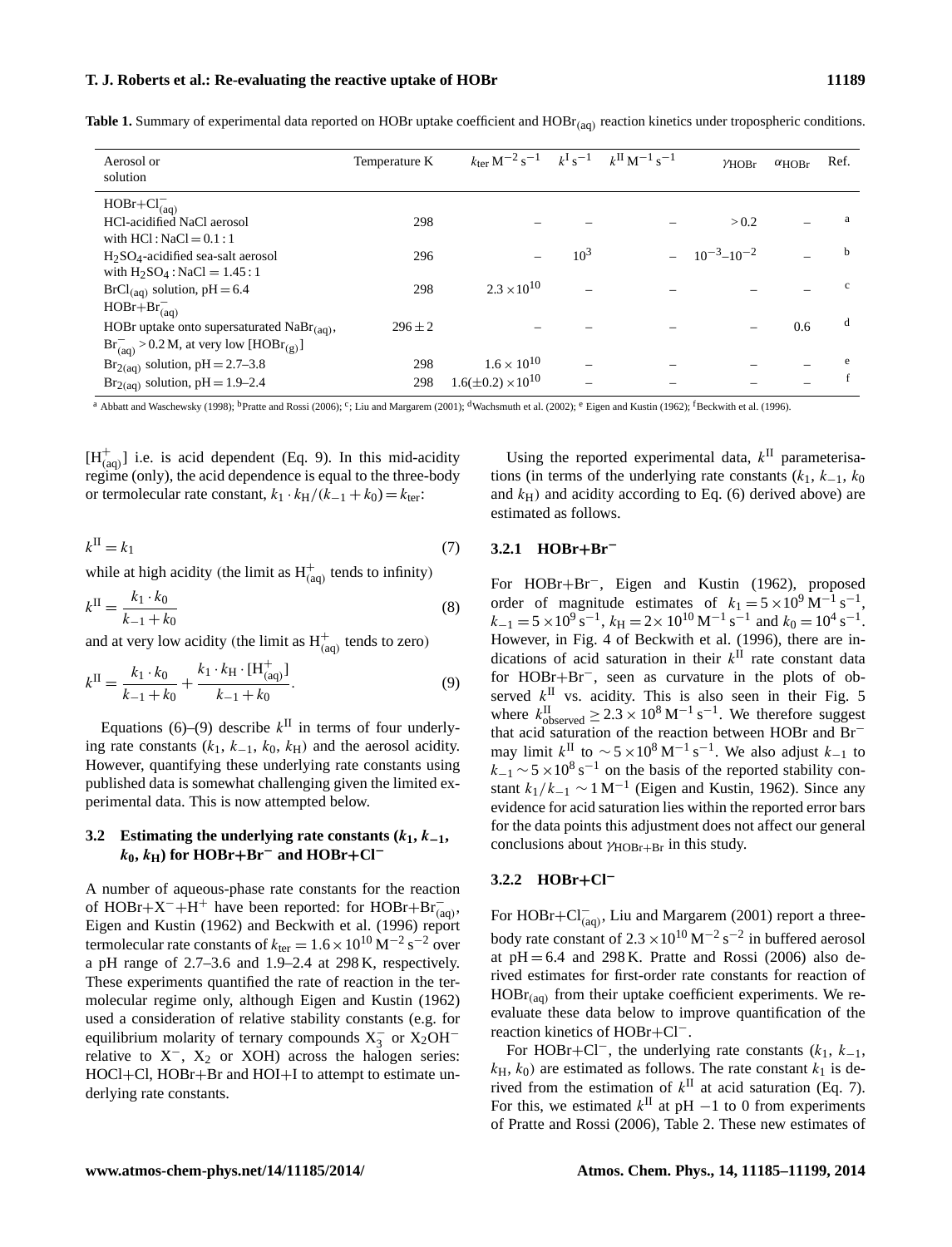$k^{\text{II}}$  are derived from first-order  $k^{\text{I}}$  rate constants for the reaction of  $HOBr_{(aq)}$ , reported by Pratte and Rossi (2006), where [Cl<sup>−</sup> (aq) ] is calculated by the E-AIM model from experimental conditions – E-AIM predicts that chloride concentrations are reduced under the experimental conditions as a consequence of the acid displacement of  $\text{HCl}_{\text{(g)}}$  (see further discussion in the Supplement). We find that  $k^{\text{II}} \sim 10^4 \text{ M}^{-1} \text{ s}^{-1}$  over pH −1 to 0, see Table 2 for details. We note that in their reporting of  $k<sup>I</sup>$  rate constants from their uptake experiments, Pratte and Rossi (2006) assumed an accommodation coefficient of either  $\alpha_{\text{HOBr}} = 0.2$  or  $\alpha_{\text{HOBr}} = 0.02$ . Given that experiments on  $NaBr(aq)$  aerosol have identified an accommodation coefficient for HOBr on NaBr(aq) particles of 0.6 (Wachsmuth et al., 2002), the  $k^{\text{II}}$  data derived assuming  $\alpha_{\text{HOBr}} = 0.2$  are likely more representative. Nevertheless, either case yields an estimate for  $k^{\text{II}} \sim 10^4 \text{ M s}^{-1}$  over pH = 0 to -1. A second estimate for  $k^{\text{II}}$  is made from the reported three-body rate constant of  $2.3 \times 10^{10} \text{ M}^{-2} \text{ s}^{-2}$  at pH = 6.4, by setting  $k^{\text{II}} = k_{\text{ter}} \cdot [H_{\text{(aq)}}^+]$ . This yields  $k^{\text{II}} = 9 \times 10^3 \text{ M}^{-1} \text{ s}^{-1}$  at pH 6.4.

Thus, collectively these two data sets at  $pH = 6.4$  and 0 to −1 suggest that  $k$ <sup>II</sup> is acid saturated at  $\sim$  10<sup>4</sup> M s<sup>−1</sup> at pH  $\leq$  6. Based on this value for  $k$ <sup>II</sup> at acid saturation (where  $k^{\text{II}} = k_1$ ) we set  $k_1 = 1.2 \times 10^4 \text{ M s}^{-1}$  as an average estimate, which is less than  $k_1$  for HOBr+Br<sup>-</sup>, and which is consistent with the greater nucleophile strength of Br<sup>−</sup> compared to Cl<sup>-</sup>. We fix  $k_{\text{H}} = 2 \times 10^{10} \text{ M}^{-1} \text{ s}^{-1}$ , equal to that estimated by Eigen and Kustin (1962)) for HOBr+Br−, noting that this reaction is likely close to the diffusion limit. Our value of  $k$ <sup>II</sup> for HOBr+Cl<sup>−</sup> at low acidity (=(k<sub>1</sub>.k<sub>0</sub>)/(k<sub>0</sub> + k<sub>−1</sub>)) is a similar order of magnitude to the  $k^{\text{II}}$  estimate for HOCl+Cl<sup>-</sup>  $(\leq 0.16 \,\mathrm{M}^{-1}\,\mathrm{s}^{-1})$ , see Gerritsen and Margarem, 1989) or perhaps slightly higher (because the less electronegative Br of HOBr may be more susceptible to nucleophilic attach than HOCl), but is substantially less than the  $k^{\text{II}}$  estimate for  $HOBr + Br^-$  (10<sup>4</sup> M<sup>-1</sup> s<sup>-1</sup>, Eigen and Kustin, 1962) at low acidity, and consistent with Cl<sup>−</sup> being a weaker nucleophile than  $\text{Br}^-$ . Overall, as a value for the low acidity  $k^{\text{II}}$  rate constant,  $(k_0 \cdot k_1)/(k_1 + k_{-1}) = 10^1 \text{ M}^{-1} \text{ s}^{-1}$  seems reasonable.

A similar analysis based on the three-body rate constant of  $2.3 \times 10^{10}$  M<sup>-2</sup> s<sup>-1</sup> (Liu and Magarem, 2001). yields  $k_0 = 2 \times 10^1 \text{ s}^{-1}$  and  $k_{-1} = 1.1 \times 10^4 \text{ s}^{-1}$ . These estimates for the underlying rate constants for HOBr+Cl<sup>−</sup> are rather uncertain; nevertheless the most important result is the occurrence of acid saturation of  $k^{\text{II}}$  for HOBr+Cl<sup>−</sup>, which the experimental data limits to  $\sim 10^4$  M s<sup>-1</sup> at pH ≤ 6.

## **3.3 A new parameterisation for the** k **II for HOBr**+**Br**<sup>−</sup> **and HOBr**+**Cl**<sup>−</sup>

The underlying rate constants  $(k_1, k_{-1}, k_H, k_0)$  for reaction of HOBr+Br<sup>−</sup> and HOBr+Cl<sup>−</sup> estimated above are summarised in Table 3. Our parameterisation for  $k^{\text{II}}$  based on these data, with  $k$ <sup>II</sup> defined by Eq. (6) is shown in Fig. 1 as a function of aerosol acidity, alongside the experimental



**Figure 1.** Second-order rate constants for the reaction of HOBr with Br<sup>−</sup> and Cl<sup>−</sup> as a function of pH. Experimental estimates for  $k$ <sup>II</sup> for HOBr+Br<sup>−</sup> derived from data from Eigen and Kustin (1962) and Beckwith et al. (1996) (blue squares and circles respectively) are shown alongside model estimate (blue line) according to the acid-assisted mechanism. The red line denotes the  $k^{\text{II}}$  rate constant assuming termolecular kinetics across all pH. Experimental estimates for  $k$ <sup>II</sup> for HOBr+Cl<sup>−</sup> derived from data from Liu and Margarem  $(2001)$  at  $pH = 6.4$  (black triangle) and Pratte and Rossi (2006) at pH −1 to 0 (black and grey discs for data at  $RH = 77-80$ %, open circles for  $RH = 85-90$ %), are shown alongside model estimate (black line) according to the general acidassisted mechanism. The green line denotes the  $k^{\text{II}}$  rate constant assuming termolecular kinetics across all pH.

values for  $k$ <sup>II</sup> derived from the reported experimental data from Eigen and Kustin (1962), Beckwith et al. (1996), Liu and Margarem (2001) and Pratte and Rossi (2006) (see Table 2). As expected, the  $k^{\text{II}}$  parameterisations for HOBr+Br<sup>-</sup> and HOBr+Cl<sup>-</sup> exhibit three distinct regimes:  $k^{\text{II}}$  is independent of acidity at high pH.  $k$ <sup>II</sup> is dependent on acidity for a medium pH range, where the rate constant  $k^{\text{II}} =$  $k_{\text{ter}}$ . [H<sub>(aq)</sub>], and in this regime the rate constant is termolecular. At high acidity,  $k^{\text{II}}$  becomes acid independent  $(k^{\text{II}} = k_1)$ , yielding an acid-saturated  $k$ <sup>II</sup> that is lower for HOBr+Cl<sup>-</sup> than HOBr+Br<sup>−</sup> given the weaker nucleophile strength.

Also shown in Fig. 1 is the termolecular approach to HOBr kinetics assumed to date, which predicts acid-dependent  $k$ <sup>II</sup> over all parameter space. Clearly, the termolecular assumption for HOBr kinetics is only valid in the termolecular regime, between pH 1–6 for HOBr+Br−, and > pH 6 for HOBr+Cl<sup>−</sup>. At high acidity, the termolecular approach overestimates the rate constant compared to the  $k$ <sup>II</sup> parameterisation by several orders of magnitude. The disagreement is greatest for HOBr+Cl−, where the termolecular approach overestimates the  $k^{\text{II}}$  rate constant by a factor of  $10^3$  at  $pH = 3$  and  $10^6$  at  $pH = 0$ ). Of interest is the effect of our revised parameterisation on the HOBr reactive uptake coefficient. Below we compare the reactive uptake coefficients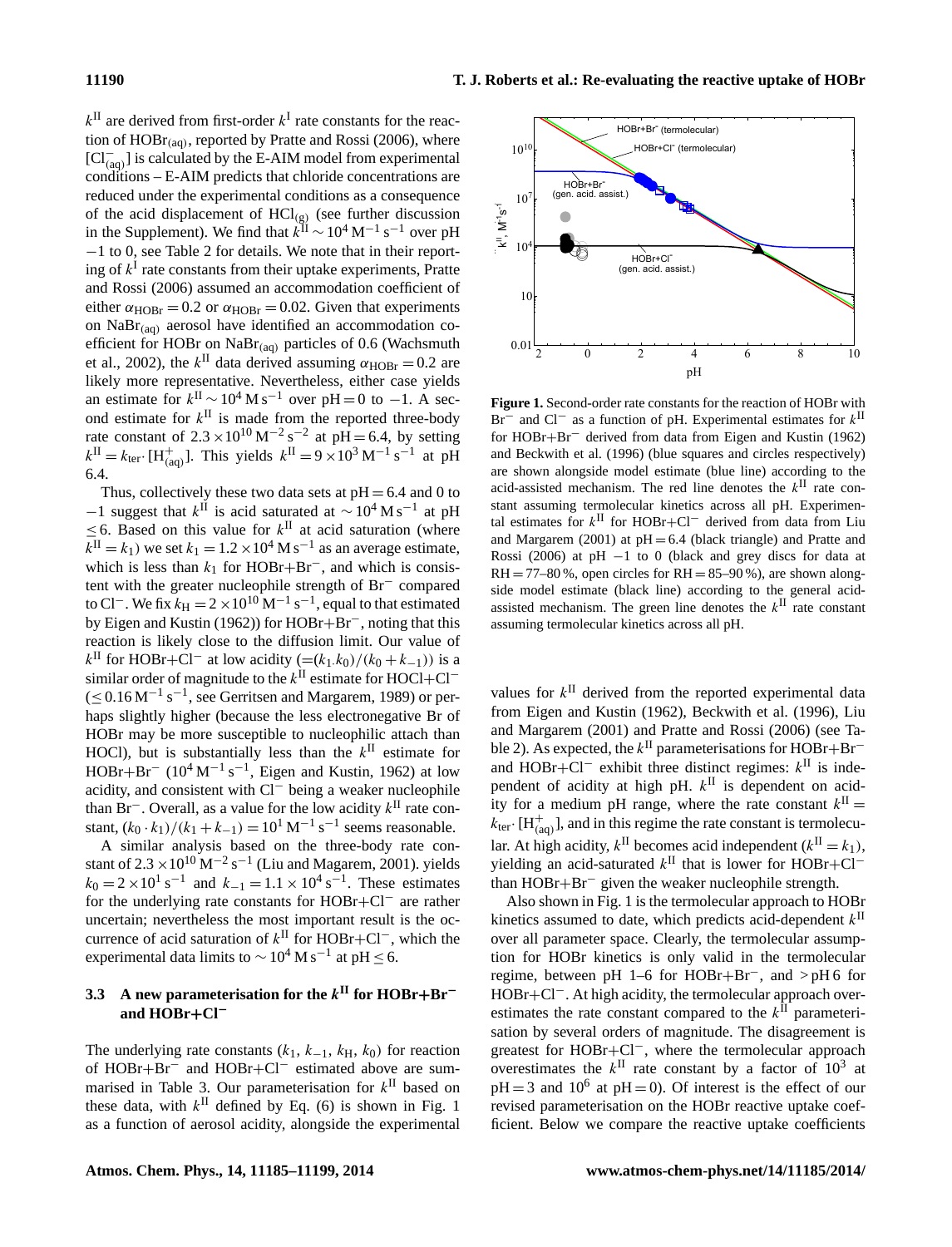**Table 2.** Extraction of second-order rate constant values,  $k^{\text{II}}$  from reported experimental data. For HOBr+Br,  $k^{\text{II}}$  is derived from reported termolecular rate constants using  $k^{\text{II}} = k_{\text{ter}} \cdot [H_{\text{(aq)}}^+]$ . For HOBr+Cl− $k^{\text{II}}$  is derived from a reported termolecular rate constant using  $k^{\text{II}} =$  $k_{\text{ter}}$  [H<sup>+</sup><sub>(aq)</sub>] and from reported first-order rate constant data,  $k^{\text{I}}$  using  $k^{\text{II}} = k^{\text{I}} / [Cl^-_{(aq)}]$ . Molarity and activity of  $Cl^-_{(aq)}$  and  $H^+_{(aq)}$  were calculated using the E-AIM model at 298.15 K. See Sect. 2.

| Experiment                      | $\cal T$ | RH                       | wt%                            | pH          | $Cl_{(aq)}^-$     | $k_{\text{ter}}$              |                    | $k^{\mathrm{I}}\,\mathrm{s}^{-1}$ |                     | $k^{\rm II}$ M <sup>-1</sup> s <sup>-1</sup> | Ref.         |
|---------------------------------|----------|--------------------------|--------------------------------|-------------|-------------------|-------------------------------|--------------------|-----------------------------------|---------------------|----------------------------------------------|--------------|
|                                 | K        | $\%$                     | H <sub>2</sub> SO <sub>4</sub> |             | activity          | $\mathbf M$                   | $M^{-2} s^{-1}$    |                                   |                     |                                              |              |
| $HOBr + Br^-$                   |          |                          |                                |             |                   |                               |                    |                                   |                     |                                              |              |
| $Br_{2(aq)}$                    | 293      | $\overline{\phantom{0}}$ | $\overline{\phantom{m}}$       | $2.7 - 3.6$ | $\qquad \qquad -$ | $1.6 \times 10^{10}$          |                    |                                   |                     | $4 \times 10^6 - 3.2 \times 10^7$            | a            |
| $Br_{2(aq)}$                    | 298      | $\overline{\phantom{0}}$ | $\overline{\phantom{m}}$       | $1.9 - 2.4$ | $\qquad \qquad -$ | $1.6(\pm 0.2) \times 10^{10}$ |                    |                                   |                     | $6.1 \times 10^7 - 1.9 \times 10^8$          | b            |
| $HOBr + Cl^-$                   |          |                          |                                |             |                   |                               |                    |                                   |                     |                                              |              |
| BrCl <sub>(aq)</sub>            | 298      | $\overline{\phantom{m}}$ | -                              | 6.4         | 2.0               | $2.3 \times 10^{10}$          |                    |                                   |                     | $8.8 \times 10^{3}$                          | $\mathbf{c}$ |
|                                 |          |                          |                                |             |                   |                               | $(\alpha = 0.2^*)$ | $(\alpha = 0.02^*)$               | $(\alpha = 0.2^*)$  | $(\alpha = 0.02^*)$                          |              |
| $H_2SO_4$ : NaCl                | 296      | 77                       | 31.7                           | $-0.84$     | 0.056             |                               | 922                | 1855                              | $1.6 \times 10^{4}$ | $3.3 \times 10^{4}$                          | d            |
| (1.45:1)                        | 296      | 79                       | 30.00                          | $-0.75$     | 0.069             |                               | 1050               | 2510                              | $1.5 \times 10^{4}$ | $3.6 \times 10^{4}$                          |              |
|                                 | 296      | 80                       | 29.1                           | $-0.71$     | 0.076             |                               | 1140               | 3010                              | $1.5 \times 10^{4}$ | $3.9 \times 10^{4}$                          |              |
|                                 | 296      | 85                       | 24.2                           | $-0.48$     | 0.127             |                               | 800                | 1485                              | $6.3 \times 10^{3}$ | $1.2 \times 10^{4}$                          |              |
|                                 | 296      | 90                       | 17.7                           | $-0.21$     | 0.209             |                               | 995                | 2355                              | $4.8 \times 10^{3}$ | $1.1 \times 10^{4}$                          |              |
| $H_2SO_4$ : NaCl $(1.45:1)$ NSS | 296      | 77                       | 31.7                           | $-0.84$     | 0.056             |                               | 1960               | 44000                             | $3.5 \times 10^{4}$ | $7.8 \times 10^{5}$                          | d            |
| $H2SO4$ : NaCl                  | 296      | 77                       | 31.7                           | $-0.84$     | 0.056             |                               | 545                | 795                               | $9.6 \times 10^{3}$ | $1.4 \times 10^{4}$                          | d            |
| $(1.45:1)$ RSS                  | 296      | 79                       | 30.00                          | $-0.75$     | 0.069             |                               | 720                | 1225                              | $1.0 \times 10^{4}$ | $1.8 \times 10^{4}$                          |              |
|                                 | 296      | 80                       | 29.1                           | $-0.71$     | 0.076             |                               | 1090               | 2600                              | $1.4 \times 10^{4}$ | $3.4 \times 10^{4}$                          |              |
|                                 | 296      | 85                       | 24.2                           | $-0.48$     | 0.127             |                               | 815                | 1580                              | $6.4 \times 10^{3}$ | $1.2 \times 10^{4}$                          |              |
|                                 | 296      | 90                       | 17.7                           | $-0.21$     | 0.209             |                               | 710                | 1210                              | $3.4 \times 10^{3}$ | $5.8 \times 10^{3}$                          |              |

<sup>a</sup> Termolecular rate constant reported by Eigen and Kustin (1962). <sup>b</sup> Termolecular rate constant reported by Beckwith et al. (1996). <sup>c</sup> Termolecular rate constant reported by Liu and Magarem (2001) for buffered aerosol containing Cl<sub>Gqq</sub> at pH = 6.4 at T = 298 K. d First-order rate constant, k<sub>1xn</sub> data reported by Pratte and Rossi (2005) for aerosol mixture at H<sub>2</sub>SO<sub>4</sub> : NaCl = 1.45, for laboratory sea salt, natural sea salt (nss) or recrystallised sea salt (rss). Pratte and Rossi (2006) assumed two different accommodation coefficients ( $\alpha = 0.2$ ,  $\alpha = 0.02$ ) in the derivation of  $k_{\text{rxn}}^1$  values from their uptake experiments, the former b

**Table 3.** Underlying rate constant data  $(k_1, k_{-1}, k_0, k_H)$  used in  $k^{\text{II}}$ parameterisations of Fig. 1.

|                                               | $HOBr + Br$            | $HOBr + Cl$           |
|-----------------------------------------------|------------------------|-----------------------|
| $k_1$ , M <sup>-1</sup> s <sup>-1</sup>       | $5 \times 10^{8}$ b, a | $1.2 \times 10^{4}$ c |
| $k_{-1}, s^{-1}$                              | $5 \times 10^{8}$ b, a | $1.1 \times 10^{4}$ c |
| $k_0$ , s <sup>-1</sup>                       | $10^{4}$ a             | $2 \times 10^{1}$ c   |
| $k_{\rm H}$ , M <sup>-1</sup> s <sup>-1</sup> | $2\times10^{10}$ a     | $2 \times 10^{10}$ c  |

 $a$  Estimated in this study,  $b$  derived from Eigen and Kustin (1962), <sup>c</sup> derived from Kumar and Margerum (1987).

of HOBr calculated with our revised  $k<sup>H</sup>$  parameterisation to experimental uptake coefficients reported under laboratory conditions. In Sect. 5 we present calculations of the HOBr reactive uptake coefficient for marine and volcanic plume conditions and discuss the implications for reactive halogen chemistry in these environments.

#### **3.4 Comparison of our model with experimental uptake coefficient data**

As discussed in the Introduction, discrepancies exist in the reported reactive uptake coefficients for HOBr on acidified sea-salt aerosol. Abbatt and Waschewsky (1998) observed a strong pH dependence of the uptake onto sodium chloride aerosol, being  $1.5 \times 10^{-3}$  for neutral, unbuffered sodium chloride aerosol, rising to  $> 0.2$  for aerosols acidified to pH 0.3 by the addition of HCl, i.e. close to the accommodation coefficient ( $\alpha = 0.6 \pm 0.2$ , Wachsmuth et al., 2002). The role of  $H^+$  species in the reactive uptake process was further demonstrated by the high uptake coefficient of  $> 0.2$  on aerosols buffered to pH 7 by a  $NaH_2PO_4/Na_2HPO_4$  buffer. In contrast, Pratte and Rossi (2006) measured reactive uptake coefficients on  $H_2SO_4$ -acidified sea-salt aerosol to be  $\sim 10^{-2}$  at H<sub>2</sub>SO<sub>4</sub>: NaCl = 1.45 : 1, with an RH dependence (finding  $\gamma_{\text{HOBr}} \sim 10^{-3}$  at RH < 70 %).

We have calculated the reactive uptake coefficients for HOBr for the conditions of these two laboratory experiments using our new parameterisation for  $k^{\text{II}}$  and the E-AIM model to determine aerosol composition.

Below we show that the origin for this wide discrepancy between measured HOBr uptake onto acidified bromide aerosol and chloride aerosol lies partly in the difference in reactivity of HOBr towards Br<sup>−</sup> and Cl−, but also in differences in aerosol composition in the two studies: HCl-acidified sea-salt aerosol retains high Cl<sub>(aq)</sub> concentrations, whereas H2SO4-acidified sea-salt aerosol undergoes HCl displacement, lowering Cl<sub>(aq)</sub> concentrations. This acid displacement of HCl leads to a lowering of the reactive uptake coefficient for HOBr on  $H_2SO_4$ -acidified aerosol.

## **3.4.1 High uptake coefficient on HCl-acidified sea-salt aerosol**

On HCl-acidified  $NaCl<sub>(aq)</sub>$  aerosol, Abbatt and Wachewsky (1998) measured the uptake coefficient of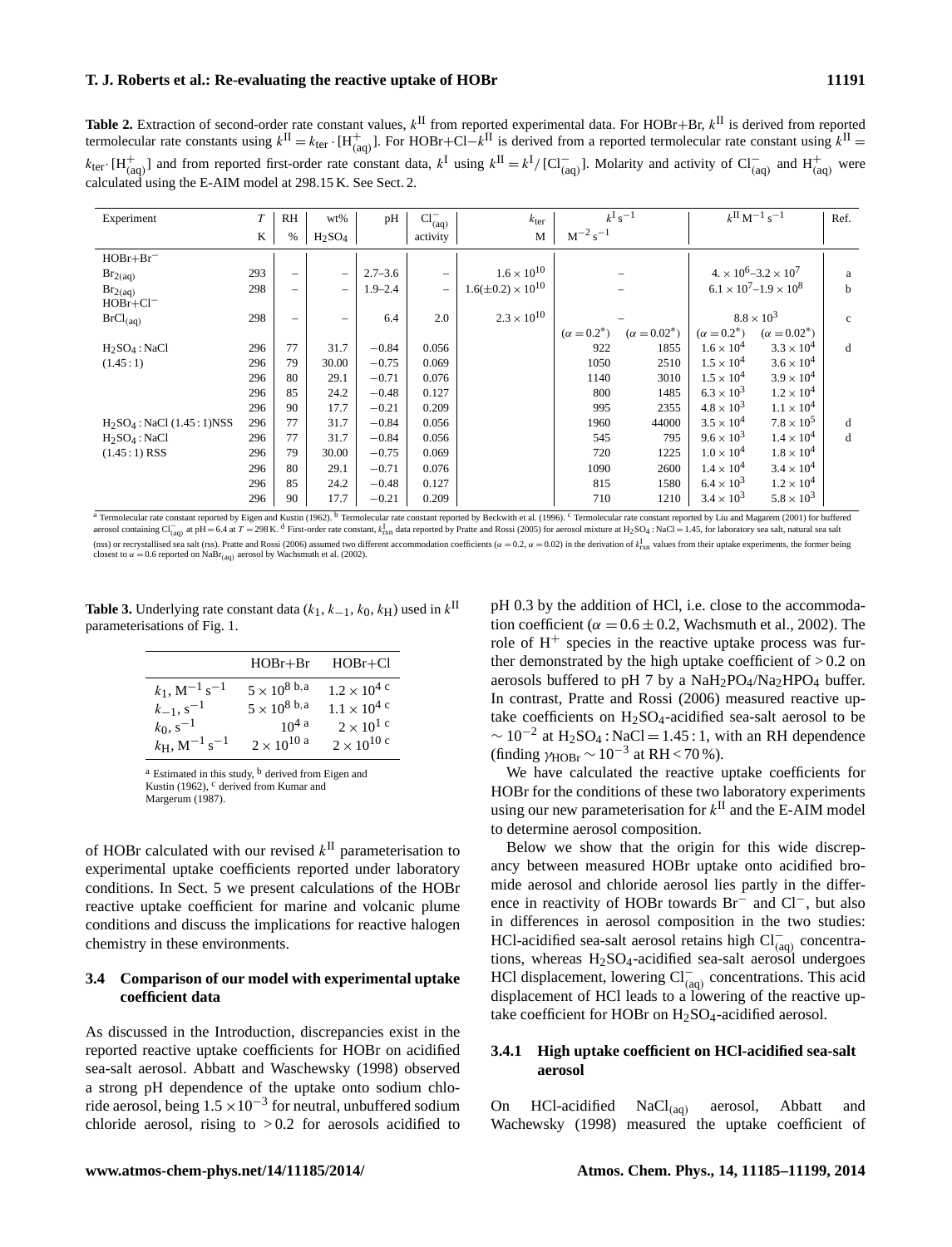HOBr to be  $> 0.2$ . We calculate the uptake coefficient for HOBr+Cl<sup>−</sup> under these experimental conditions for which a chloride concentration of 6.6 M is predicted according to E-AIM (see details in Sect. S3.1.1 of Supplement and Table 4). For particles of 1 µm radius at 298 K, both our new parameterisation for  $k^{\text{II}}$  and the termolecular approach to HOBr+Cl<sup>−</sup> kinetics yield a high uptake coefficient,  $\gamma_{HOBr+C}$  ∼ 0.6, and thus are consistent with the experimental findings, see Table 4.

### **3.4.2 Low uptake coefficient on H2SO4-acidified sea-salt aerosol with RH dependence**

On H2SO4-acidified sea-salt aerosol, Pratte and Rossi (2006) measured the uptake coefficient of HOBr to be  $\sim 10^{-2}$  at  $H_2SO_4$ : NaCl = 1.45:1, with an RH dependence (finding  $\gamma_{\rm HOBr}$  ~ 10<sup>-3</sup> at RH < 70 %). Using our parameterisation, we calculate the uptake coefficient for HOBr+Cl<sup>−</sup> under these experimental conditions, at 298 K, and with variable RH (see details in Sect. S3.1.2 of the Supplement and Table 4). We assume a solubility of HOBr in sulfuric acid of 363 M atm<sup>-1</sup> at 296 K (following Pratte and Rossi, 2006 based on Iraci et al., 2005), and calculate a HOBr diffusion coefficient in sulfuric acid of  $5.5 \times 10^{-6}$  cm<sup>2</sup> s<sup>-1</sup> and  $1.0 \times 10^{-5}$  cm<sup>2</sup> s<sup>-1</sup> at 50 and 80 % RH (48 and 29 wt% $H_2SO_4$ ) respectively. E-AIM predicts the aerosol Cl-<sub>(aq)</sub> concentrations to be  $0.004 \text{ M L}^{-1}$ and  $0.08 \text{ M L}^{-1}$  at 50 and 80 % RH respectively, see Table 4.

The new parameterisation for  $k<sup>H</sup>$  yields uptake coefficients for HOBr+Cl<sup>-</sup> of  $4.4 \times 10^{-3}$  at 50% RH and  $7.6 \times 10^{-2}$ at 80 % RH, in broad agreement to the low uptake coefficients reported by Pratte and Rossi (2006);  $1.0 \pm 10^{-2}$  at  $RH \ge 76\%$ . Such agreement is to some extent not surprising, given the usage of  $k^I$  reported at RH = 77–90% from the same Pratte and Rossi (2006) experiments to derive an estimate for  $k^{\text{II}}$  at acid saturation (see Sect. 3 and Fig. 1). Nevertheless, the uptake calculations confirm and provide a first explanation for the RH dependence of the uptake coefficient as reported by Pratte and Rossi (2006). The model indicates that the underlying cause of this trend is greater [Cl<sup>−</sup> (aq) ] at higher RH, given higher solubility of HCl at the lower wt%H<sub>2</sub>SO<sub>4</sub> at high RH. This is further shown by Fig. 2 which compares the modelled and observed RH dependence of the uptake coefficient of HOBr across all reported data from 40 to 90 % RH, demonstrating broad agreement in the trend (noting that discrepancies may result from impurities within the sea-salt solution or uncertainties within the parameterisations used in the uptake model). These findings are in contrast to the termolecular approach to  $k<sup>I</sup>$  that yields an uptake coefficient of 0.6 at both RH values – substantially overestimating  $\gamma_{HOBr}$  by at least a factor of 20 (see Table 4). This is because the termolecular approach assumes aciddependent  $k^{\text{II}}$  across all pH, leading to an extremely high rate constant for the reaction of HOBr+Cl<sup>-</sup> at pH  $-1$  to 0, and a very fast rate of reaction of HOBr with Cl−. Even though Cl<sup>−</sup> concentrations are depleted by acid displacement, the



**Figure 2.** Dependence of reactive uptake coefficient for HOBr on relative humidity (RH) in the experiments of Pratte and Rossi (2006) on  $H_2SO_4$ -acidified sea-salt aerosol ( $H_2SO_4$ : NaCl  $= 1.45:1$ ) at 296 K, on acidified sea salt (circles), recrystallised sea salt (squares) and natural sea salt (triangles), under two experimental setups: (i) the observed rate of  $HOBr_{(g)}$  decay for a measured aerosol size distribution, with effective radius ranging over 165–183 nm (filled shapes), and (ii) a survey type mode with HOBr depletion monitored as a function of RH (unfilled shapes, with reported error estimated at 30–50 %) over a constant reaction time. Also shown is the modelled uptake coefficient for HOBr (black line), and the  $Cl_{(aq)}^-$  molarity (dotted line) as used within the uptake calculation.

assumed increased rate constant at low pH overcompensates for this effect.

In conclusion, our new  $k^{\text{II}}$  parameterisation for the kinetics of HOBr+X− yields uptake coefficients in agreement with reported laboratory data, and – for the first time – reconciles differences between reported uptake on HCl-acidified and  $H<sub>2</sub>SO<sub>4</sub>$ -acidified sea-salt aerosols, within a single framework.

### **4 Implications for BrO chemistry in the marine and volcanic environments**

## **4.1 Declining uptake coefficients on progressively H2SO4-acidified sea-salt aerosol**

Using the revised HOBr reaction kinetics (Fig. 1), the HOBr+Br<sup>−</sup> and HOBr+Cl<sup>−</sup> reactive uptake coefficients are now re-evaluated for a model sea-salt aerosol that undergoes progressive  $H_2SO_4$  acidification (Fig. 3) and compared to calculations using the termolecular approach. We investigate how the reductions in halide ion concentrations caused by the  $H_2SO_{4(aq)}$  addition (through both acid-displacement reactions that deplete  $\left[\text{Cl}^{-}_{(aq)}\right]$ , and dilution of  $\left[\text{Br}^{-}_{(aq)}\right]$  by  $H_2SO_{4(aq)}$  volume) impact  $\gamma_{HOBr}$  at low pH.

A particle radius of 1 or  $0.1 \mu m$  is assumed in the uptake calculation. Temperature is set to  $298$  K and RH =  $80\%$ (above deliquescence). For aerosol that is alkaline or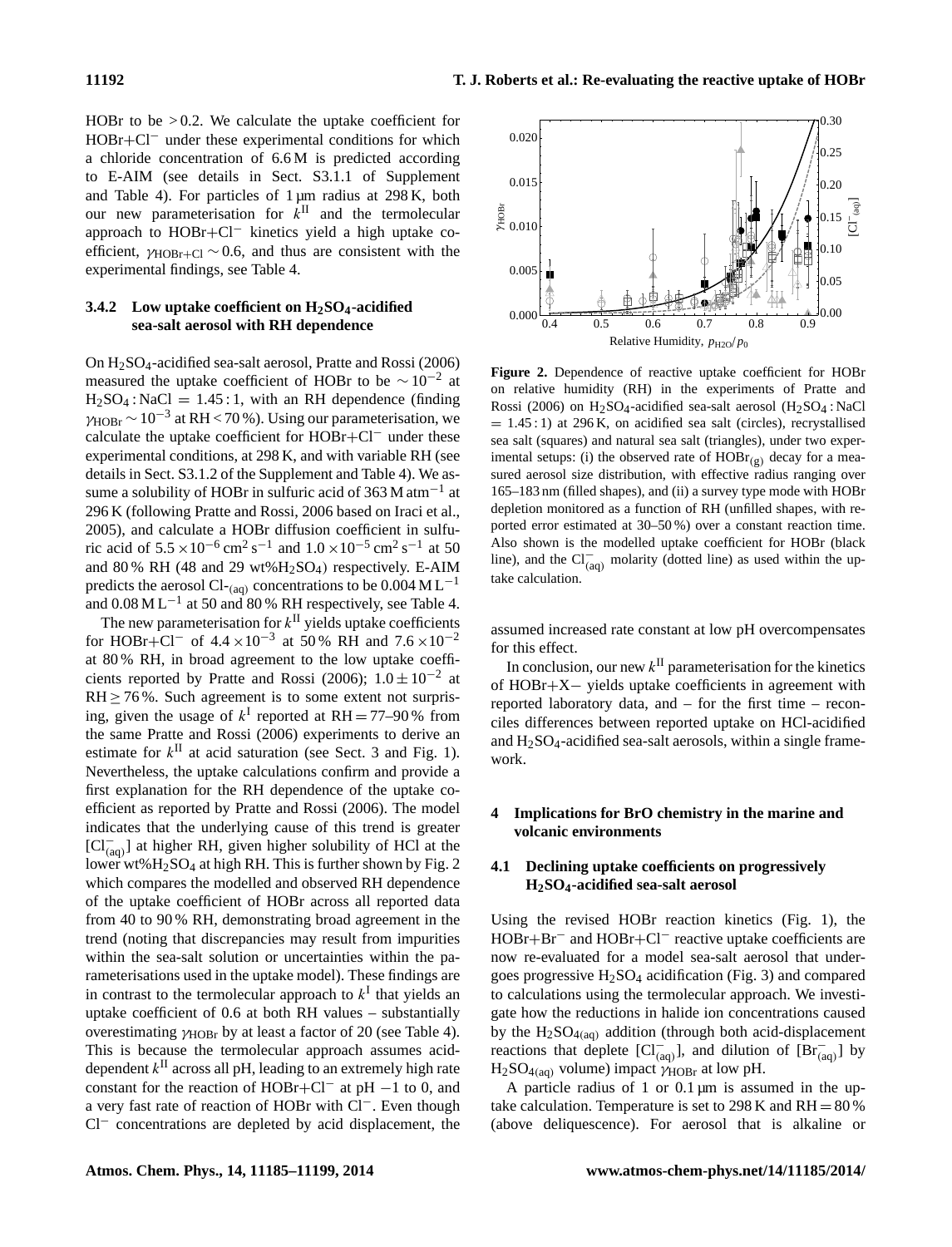**Table 4.** Predicted uptake coefficients compared to reported uptake on experimental aerosol. \* Br<sup>−</sup> concentration prior to aerosol dehumidifying – reported reduction in volume during dehumidifying indicates actual concentration may be a factor of ∼ 3 higher; \*\* reported modal radius, although particles >0.2 µm exist within the size spectrum.

| Experimental aerosol:                                                                                    | NaBr aerosol<br>Wachsmuth et al. (2002)<br>supersaturated $NaBr_{(aq)}$ | HCl-acidified NaCl aerosol<br>Abbatt and Waschewsky (1998)<br>$HC1/NaCl = 0.1:1$ | $H2SO4$ -acidified sea-salt aerosol<br>Pratte and Rossi (2006)<br>$H_2SO_4$ / NaCl = 1.45 : 1 |                                                    |
|----------------------------------------------------------------------------------------------------------|-------------------------------------------------------------------------|----------------------------------------------------------------------------------|-----------------------------------------------------------------------------------------------|----------------------------------------------------|
| YHOBr: observed                                                                                          | $0.6 \pm 0.2$                                                           | > 0.2                                                                            | $(0.1-0.3) \times 10^{-2}$<br>at RH 40 to 70%                                                 | $(1.0 \pm 0.2) \times 10^{-2}$<br>at RH $\geq$ 76% |
| Uptake model parameters:                                                                                 |                                                                         |                                                                                  |                                                                                               |                                                    |
| Temperature                                                                                              | 298.15                                                                  | 298.15                                                                           | 298.15                                                                                        | 298.15                                             |
| $\alpha$ (accommodation coefficient)                                                                     | 0.6                                                                     | 0.6                                                                              | 0.6                                                                                           | 0.6                                                |
| Na concentration ( $\mu$ mol m <sup>-3</sup> )                                                           |                                                                         | 0.2                                                                              | 0.8                                                                                           | 0.8                                                |
| RH, %                                                                                                    | 80                                                                      | 76                                                                               | 50                                                                                            | 80                                                 |
| $[Br_{(aa)}^{-}]$ , M                                                                                    | $> 0.2*$                                                                |                                                                                  |                                                                                               |                                                    |
| $[C_{(aq)}]$ , M (E-AIM)                                                                                 |                                                                         | 6.6                                                                              | $4.4 \times 10^{-3}$                                                                          | $7.6 \times 10^{-2}$                               |
| $[H_{(aq)}^+]$ , M (E-AIM)                                                                               | $\sim 2\times 10^{-6}$                                                  | 2.3                                                                              | 83                                                                                            | .5                                                 |
| pH                                                                                                       | $\sim 6$                                                                | $-0.3$                                                                           | $-1.9$                                                                                        | $-0.7$                                             |
| $k^{II}$ , M <sup>-1</sup> s <sup>-1</sup>                                                               | $3 \times 10^4$                                                         | 10 <sup>4</sup>                                                                  | 10 <sup>4</sup>                                                                               | $10^{4}$                                           |
| $k_{\text{ter}}, M^{-2} s^{-1}$                                                                          | $1.6 \times 10^{10}$                                                    | $2.3 \times 10^{10}$                                                             | $2.3 \times 10^{10}$                                                                          | $2.3 \times 10^{10}$                               |
| Particle radius, um                                                                                      | $> 0.03**$                                                              | 1.                                                                               | $\sim 0.17$                                                                                   | $\sim 0.17$                                        |
| $wt\%H_2SO_4$                                                                                            |                                                                         |                                                                                  | 48                                                                                            | 29                                                 |
| HOBr solubility, $M \text{ atm}^{-1}$                                                                    | $6.1 \times 10^{3}$                                                     | $6.1 \times 10^{3}$                                                              | 364                                                                                           | 364                                                |
| HOBr diffusion constant, $\text{cm}^2 \text{ s}^{-1}$                                                    | $1.42 \times 10^{-5}$                                                   | $1.42 \times 10^{-5}$                                                            | $5.5 \times 10^{-6}$                                                                          | $1.0 \times 10^{-5}$                               |
| $\gamma$ HOBr: old approach<br>(where $k^I = k_{\text{ter}} \cdot [X_{(aq)}^-] \cdot [H_{(aq)}^+]$ )     | $0.1 < \gamma_{HORr} \leq 0.6$                                          | 0.6                                                                              | 0.6                                                                                           | 0.6                                                |
| $\gamma$ HOB <sub>r</sub> : new approach<br>(where $k^{\text{I}} = k^{\text{II}} \cdot [X_{(aq)}^{-}]$ ) | $0.1 < \gamma$ HOBr $\leq 0.6$                                          | 0.6                                                                              | $2 \times 10^{-4}$                                                                            | $7 \times 10^{-3}$                                 |

only weakly acidic (pH 12 to pH 4), uptake coefficients were calculated assuming a fixed sea-salt composition with  $\left[\text{Cl}^{-}_{(aq)}\right] = 5.3 \text{ Mol L}^{-1}$  and  $\left[\text{Br}^{-}_{(aq)}\right] = 0.008 \text{ Mol L}^{-1}$ , with pH varied between 4 and 12 (E-AIM was not used, given the very low degree of  $H_2SO_4$  acidification). For more strongly acidified sea salt, across  $H_2SO_4$ : Na ratios from 0.05 to 400 (pH 4 to −0.87 for the model aerosol conditions), E-AIM was used to determine the extent of acid displacement of HCl from acidified NaCl<sub>(aq)</sub> aerosol, with aerosol Br<sub>(aq)</sub> determined using an effective Henry's law solubility for HBr (see predicted composition in Supplement Sect. S3.2).

Figure 4 shows that the calculated reactive uptake for HOBr+Br<sup>−</sup> and HOBr+Cl<sup>−</sup> increases with increasing acidity over pH 4–12 for the uptake coefficient for 0.1 and 1  $\mu$ m radius particles, similar to that previously reported using the termolecular approach. The alkaline to acid transition in  $\gamma_{\text{HOBr}}$  reflects the increase in the underlying  $\text{HOBr}_{\text{(aq)}} k^{\text{I}}$  rate constant with acidity due to the onset of the acid-assisted mechanism, Fig. 1, as well as the decrease of HOBr partitioning to BrO<sup>-</sup>. The  $\gamma_{HOBr+C1}$  reaches values close to the accommodation limit by  $pH \leq 8$  (for 1 µm radius particles) or  $pH \le 7$  (for 0.1 μm radius particles) while γ<sub>HOBr+Br</sub> reaches values close to the accommodation limit by  $pH \le 5$  (for 1 µm radius particles) or  $pH \leq 4$  (for 0.1 µm radius particles).

In the high-acidity regime, the acid saturation of  $k<sup>H</sup>$  can cause  $\gamma_{HOBr}$  to plateau at a level slightly lower than  $\alpha_{HOBr}$ (e.g. in  $\gamma_{HOBr+C1}$  at pH ~ 4), in contrast to the termolecular approach. Overall, for slightly acidified sea-salt aerosol, reactive uptake of HOBr is driven primarily by  $\gamma_{HORr+C}$ . The  $\gamma_{HOBr+Br}$  reaches similar values to  $\gamma_{HOBr+Cl}$  at pH ~ 3–4 for the specific model aerosol conditions of this study.

However, as the degree of acidification by  $H<sub>2</sub>SO<sub>4</sub>$  increases, the uptake coefficient for HOBr+Cl<sup>−</sup> begins to decline at  $pH < 4$ . This is due to acid-displacement reactions that convert  $Cl^{-}_{(aq)}$  into  $HCl_{(g)}$ , thereby lowering  $[Cl^{-}_{(aq)}]$ . This leads to  $\gamma_{HOBr+C1-}$  <  $\gamma_{HOBr+Br-}$ , i.e. HOBr reactive uptake becomes driven by HOBr+Br<sup>−</sup> below a pH of ∼ 2 for the specific aerosol conditions of this study. As  $H_2SO_4$ : Na ratio increases further and pH decreases further, the uptake coefficient for HOBr+Br $^{-1}_{(aq)}$  also begins to decline. This is principally due to the dilution of  $\text{Br}^{-}_{(aq)}$  by the additional volume of  $H_2SO_{4(aq)}$  that becomes important particularly at very high  $H_2SO_4$ : Na (see E-AIM calculations in the Supplement).

Notably, the declines in uptake coefficients are greatest for smaller particles, for which there is a greater probability that  $HOBr_{(aq)}$  may diffuse across the particle and be released to the gas phase, without any aqueous-phase reaction occurring.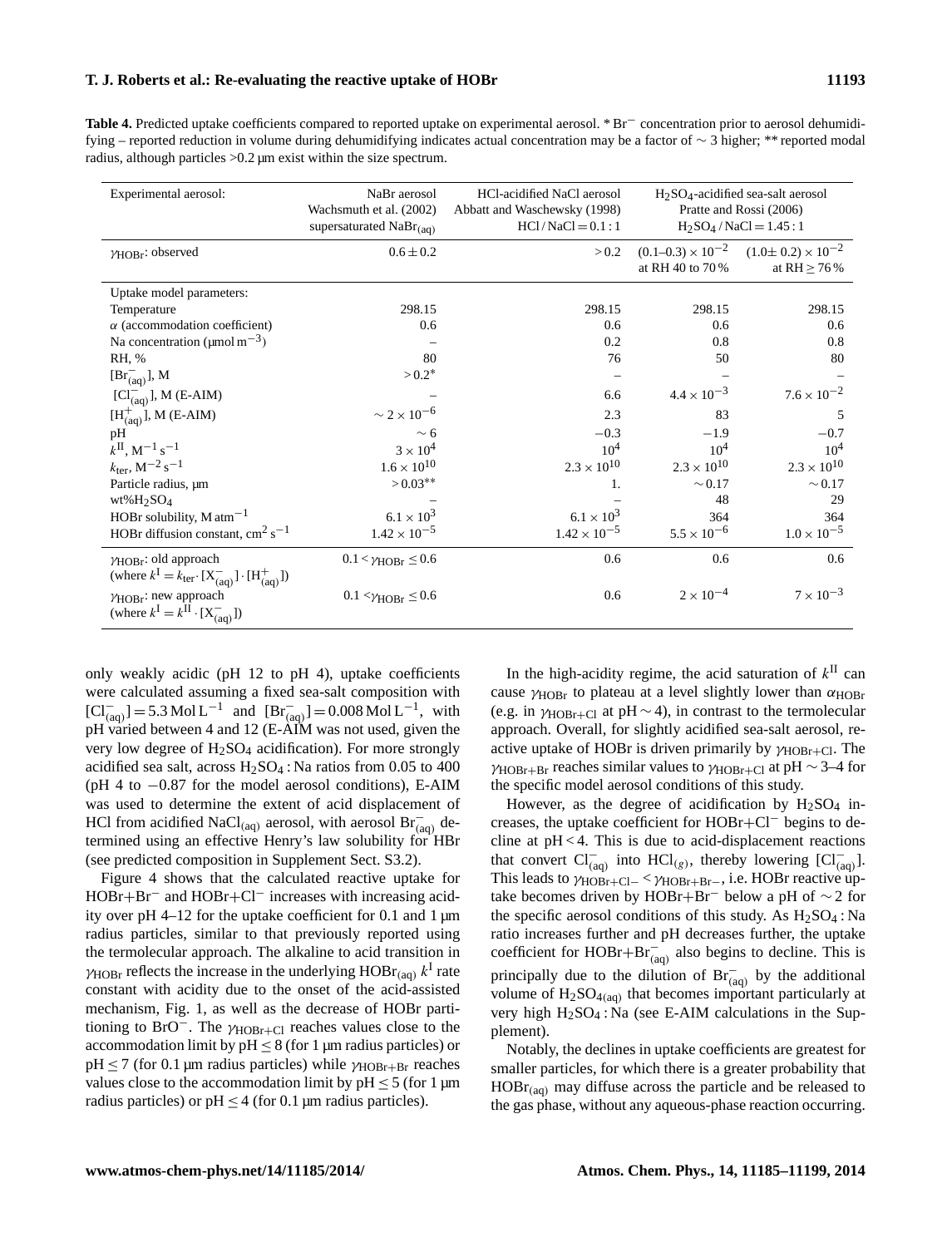

**Figure 3.** Variation in the HOBr uptake coefficient with pH, for reaction of HOBr with (upper) Cl<sup>−</sup> and (lower) Br<sup>−</sup> on H2SO4-acidified sea-salt aerosol. Grey and orange lines denote uptake onto 1 and 0.1 µm radius particles, respectively. Black and red lines denote uptake onto 1 and 0.1 μm radius particles calculated using H<sup>∗</sup> and D<sub>l</sub> parameterisations for sulfuric acid (rather than water), shown only for H<sub>2</sub>SO<sub>4</sub>: Na ratios greater than 0.5. Relative humidity is set to 80% and Na concentration  $1.3 \times 10^{-7}$  moles m<sup>-3</sup> (equivalent to a PM<sub>10</sub> of 10  $\mu$ g m<sup>-3</sup> in the marine environment, Seinfeld and Pandis, 1998). For comparison, uptake coefficients calculated assuming termolecular kinetics are also shown (dashed lines).

The uptake coefficients are also further reduced if parameterisations for the solubility of HOBr in  $H_2SO_{4(aq)}$  is assumed in the uptake equation rather than that for water. The exact point of transition between these two parameterisations is not well constrained, but it is clear that the  $H_2SO_{4(aq)}$ parameterisations become more applicable than water with greater acidification, and must certainly be more relevant at high  $H_2SO_4$ : Na. The lower solubility of HOBr in  $H_2SO_{4(aq)}$ acts to decrease the uptake coefficient, and is found to have a stronger impact on  $\gamma$ HOB<sub>r</sub> than the slower rate of diffusion of  $HOBr_{(aq)}$  in  $H_2SO_4$ .

In summary, following a rise over the alkaline–acid transition, our revised HOBr kinetics yields HOBr reactive uptake coefficients that subsequently decline on progressively H2SO4-acidified sea-salt aerosol. For the aerosol concentration assumed, the uptake coefficient on the 0.1 µm radius particles declines to  $\gamma_{HOBr+Br} < 0.03$  at a  $H_2SO_4$ : Na ratio of 400 : 1, indicating that the reactive uptake of HOBr on highly acidified sub-micrometre particles is extremely low, Fig. 3. These decreases in uptake coefficient with increasing aerosol acidity are not captured by calculations that assume termolecular kinetics. As stated in the previous section, this is because the termolecular approach assumes that the HOBr rate constant is acid dependent across all pH, and does not consider acid saturation of the rate constant.

### **4.2 Implications for BrO chemistry in the marine boundary layer**

Figure 4 shows clearly that higher acidity does not necessarily lead to faster production of reactive bromine. It is well known that acidity is required for reactive bromine formation to occur:  $H^+_{(aq)}$  is consumed in the reaction, therefore a source of acidity is required to sustain prolonged BrO formation chemistry. Further, under alkaline conditions HOBr dissociates into less reactive OBr<sup>−</sup>. However, the γ<sub>HOBr</sub> dependency on acidity shown here suggests that additional aerosol acidification by  $H_2SO_{4(aq)}$  can act as a limitation to the formation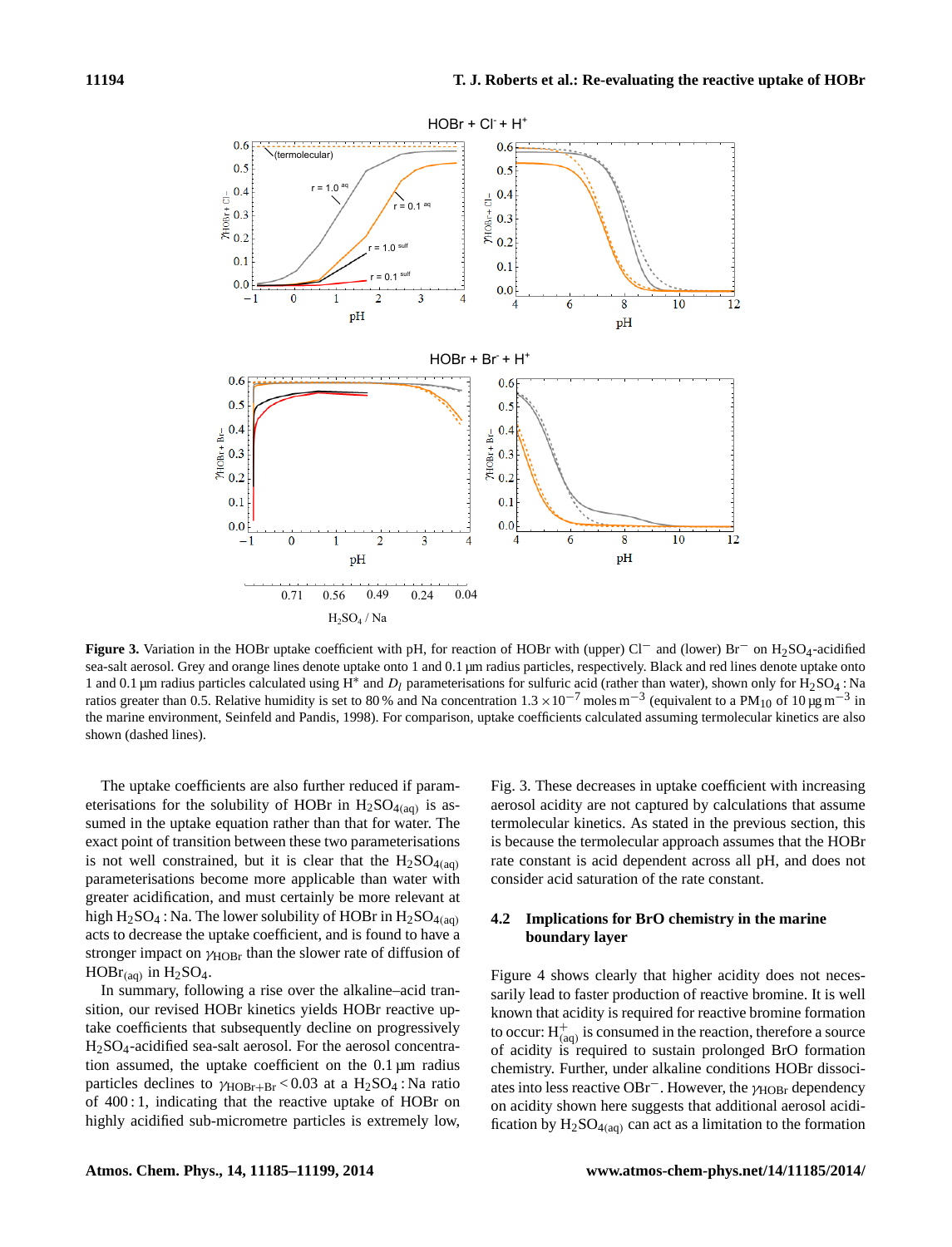

**Figure 4.** HOBr+Cl<sup>−</sup> and HOBr+Br<sup>−</sup> reactive uptake coefficients onto volcanic sulfate aerosol particles of 1 µm radius, calculated using our revised HOBr kinetics. Calculations are performed for a typical Arc or subduction zone volcanic plume composition containing a  $(SO_2)$ : HCl : H<sub>2</sub>SO<sub>4</sub> : HBr molar ratio mixture of 1 : 0.5 : 0.01 : 0.00075. The plume strength is 30, or 0.3 µmol m<sup>-3</sup>, equivalent to approximately 1 or 0.01 ppmv  $SO_2$  at 4 km altitude (US standard atmosphere). Conversely, uptake coefficients calculated using the termolecular approach yield high accommodation-limited values across all parameter space (light grey).

of reactive bromine via HOBr uptake, particularly for small particle sizes.

This leads to the following implications for BrO chemistry in the marine environment, where both supra-micron and sub-micron particles are reported, the former typically being moderately acidified perhaps with some Cl depletion, and the latter being dominated by  $H<sub>2</sub>SO<sub>4</sub>$  with only a trace quantity of sea salt (e.g. Keene et al., 2002):

Firstly, the reactive uptake of HOBr is driven by reaction with Br<sup>−</sup> as  $\gamma_{HOBr+C1}$  is reduced on H<sub>2</sub>SO<sub>4</sub>-acidified (Cl<sup>−</sup>depleted) sea-salt aerosol. This leads to a negative feedback in the uptake coefficient for HOBr with BrO chemistry evolution over time, as the conversion of  $\text{Br}_{(aq)}^-$  to  $\text{Br}_{(g)}^-$  acts to decrease aerosol  $[Br^-_{(aq)}]$ , reducing subsequent values of  $\gamma$ HOBr+Br. This negative feedback for  $\gamma$ HOBr+Br will play a much more significant role for overall HOBr reactive uptake according to our revised HOBr kinetics than has been assumed by model studies to date based on the termolecular approach (for which  $\gamma_{HOBr+Cl} \geq \gamma_{HOBr+Cl}$ ).

Secondly, very low reactive uptake coefficients for both HOBr+Br<sup>−</sup> and HOBr+Cl<sup>−</sup> are predicted for sub-micron particles at high H<sub>2</sub>SO<sub>4</sub> : Na ratios (e.g.  $\gamma_{\text{HOBr}}$  < 0.03, see Fig. 4). Such low  $\gamma_{HOBr}$  is proposed as a first explanation for the absence of observable  $\text{Br}^-_{(aq)}$  depletion in sub-micron  $H_2SO_4^-$ -dominated particles in the marine environment, in

contrast to supra-micron particles where  $\text{Br}^-_{(aq)}$  depletion is observed and interpreted as evidence of HOBr reactive uptake to form reactive bromine (Sander et al., 2003). Indeed, observations find the submicron  $H_2SO_4$ -dominated aerosol to be enriched in  $\text{Br}_{(aq)}^-$  relative to expected concentrations based on the particle  $Na<sup>+</sup>$  content (Sander et al., 2003). A plausible explanation is that the release of  $\text{Br}_{2}(\mathbf{g})$  from the supra-micron particles leads to the continual formation of gas-phase reactive bromine species of which a proportion will ultimately be deposited back to (both types of) marine aerosols as a source of  $\text{Br}^-_{(aq)}$ . The net effect is for  $\text{Br}^-_{(aq)}$  concentrations to become enhanced (relative to Na) in the submicron aerosol where  $\gamma_{HOBr}$  is low simultaneous to becoming depleted in the supra-micron aerosol where  $\gamma_{HOBr}$  is high. For the former, an upper limit must exist to the extent Br enrichment can occur whilst maintaining the relatively low  $\gamma_{HOBr+Br-}$ . Importantly, this argumentation is only possible using our new uptake calculations based on  $k<sup>I</sup>$  calculated using revised HOBr kinetics in terms of  $k<sup>H</sup>$ , as the termolecular approach predicts high HOBr reactive uptake for both particle types. We encourage our new rate constant calculations for HOBr reactive uptake to be incorporated into numerical models to test and quantify potential submicron aerosol Br<sup>−</sup> enrichment via this proposed mechanism.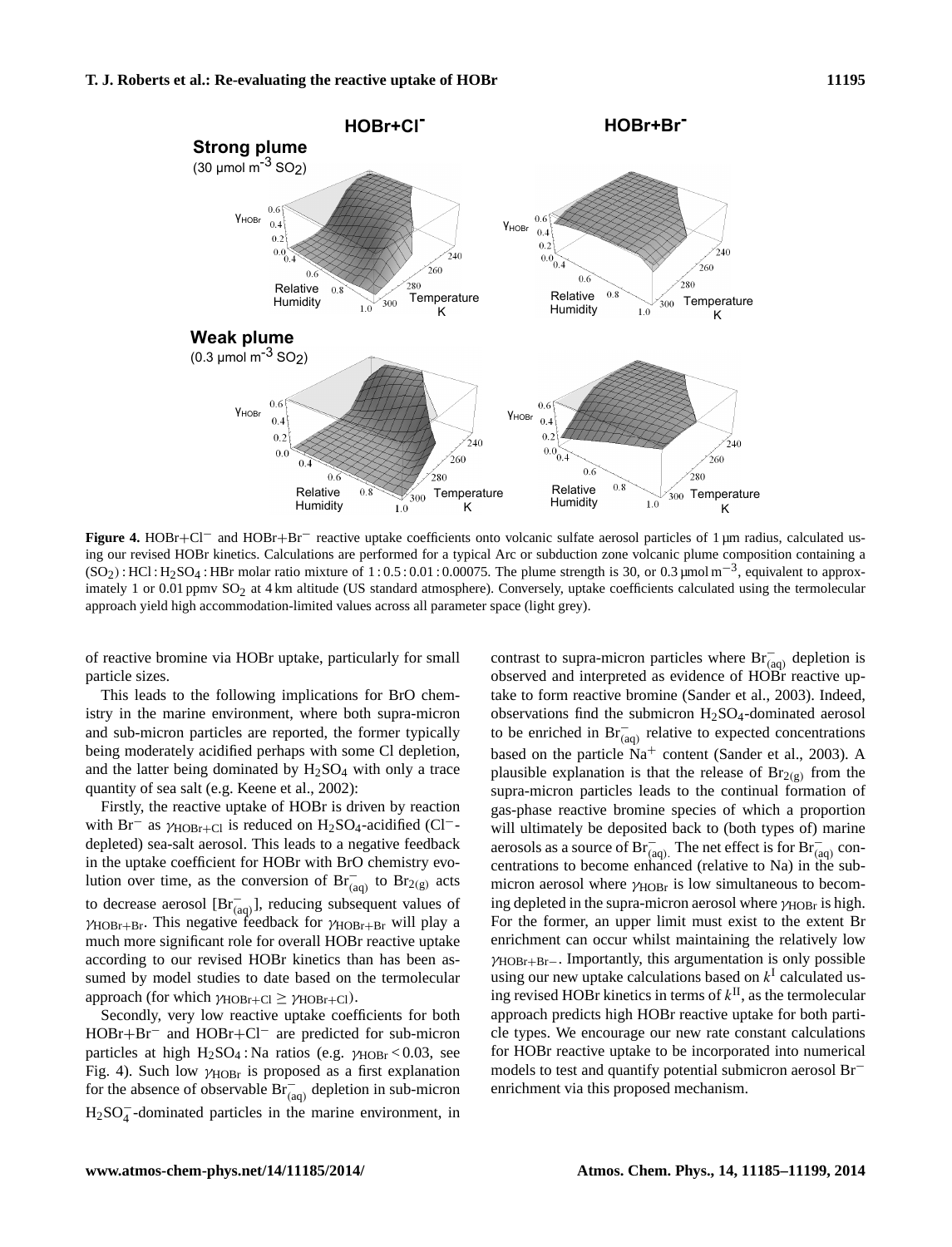We further suggest that both of the abovementioned factors may also contribute underlying reasons for the reported over-prediction by numerical models of BrO cycling in the marine environment (Sander et al., 2003; Smoydzin and von Glasow, 2007; Keene et al., 2009). Inclusion of the new HOBr kinetics into such models will allow this hypothesis to be tested and quantified.

#### **4.3 Reactive uptake of HOBr on volcanic aerosol**

HOBr reactive uptake coefficients are now calculated for the first time onto aerosol in a halogen-rich volcano plume, using the  $k$ <sup>II</sup> parameterisations for HOBr+Br<sup>-</sup> and HOBr+Cl<sup>-</sup>. Using the volcanic aerosol composition predicted by E-AIM (based on Etna emission scenario, see Sect. S3.3 of the Supplement), uptake coefficients for HOBr+Br<sup>−</sup> and HOBr+Cl<sup>−</sup> are calculated across tropospheric temperature and relative humidity, for two plume dilutions (30 and 0.3 µmol m<sup>-3</sup>, which are equivalent to  $\sim$  1 ppmv, and  $0.01$  ppmv SO<sub>2</sub> at 4 km altitude in US standard atmosphere), and assuming a particle radius of 1 µm, Fig. 4. There exists no experimental information regarding the temperature dependence of  $k^{\text{II}}$  for HOBr+X. Here it is assumed that the variation  $k^{\text{II}}$  with temperature over 230–300 K is small compared to the temperature dependence of the HOBr and HX solubilities (which vary by several orders of magnitude over the parameter space).

High HOBr uptake coefficients are predicted at low tropospheric temperatures:  $\gamma_{\text{HOBr+Br}-} \approx \gamma_{\text{HOBr}+Cl-} \approx 0.6$ . The uptake coefficient decreases markedly with increasing temperature for  $\gamma_{HOBr+Cl-}$  and also decreases for  $\gamma_{HOBr+Br-}$ in the most dilute plume scenario. The inverse temperature trend in  $\gamma_{HOBr}$  is caused by a lower solubility of HX in sulfuric acid particles at higher tropospheric temperatures (particularly for HCl), augmented by a similar temperature trend in the solubility of  $HOBr_{(aq)}$ . The variation with plume dilution is explained by the fact that lower gas-to-aerosol partitioning yields lower  $[X_{(aq)}^-]$  in the dilute plume scenarios, thus a lower  $k^{\text{I}} = k^{\text{II}} \cdot [X_{\text{(aq)}}^-]$  in the uptake equation, and hence a reduced  $\gamma_{HOBr}$ . Figure 4 also illustrates a weak dependence of the uptake coefficients on relative humidity. This is due to increasing solubility of the halides with RH or lower wt%H2SO<sup>4</sup> (potential RH dependence of HOBr solubility is not considered in the parameterisations, see the Supplement). As for the marine aerosol study, reductions in  $\gamma_{HOBr}$ are more pronounced for particles of smaller radii (data not shown), as the probability for diffusion across the particle without reaction is higher. According to Fig. 4,  $\gamma$ <sub>HOBr+Br</sub>− is equal to or exceeds  $\gamma_{HOBr+Cl}$  under all temperature and humidity scenarios for the composition of the Etna emission. This is driven by higher  $k<sup>I</sup>$  in the uptake calculation (where  $k^{\text{I}} = k^{\text{II}} \cdot [X^-]$  with  $k^{\text{II}}$  a function of pH), due to the greater saturation value  $k$ <sup>II</sup> for HOBr+Br<sup>-</sup> at high acidity, and the higher solubility of HBr compared to HCl. Again it is important to note that this uptake re-evaluation using revised HOBr kinetics differs from that calculated using the termolecular approach (also shown in Fig. 4) which yields high and typically accommodation-limited HOBr uptake coefficients throughout the parameter space. Indeed, this is due to the fact that with the termolecular approach  $(k^I = k_{\text{ter}} \cdot [H_{(aq)}^+] \cdot [X_{(aq)}^-]$  the increased value of  $k_{\text{ter}}$  at high acidity more than compensates for the acidity-driven decreases in X, thus yielding high  $k^I$  and high  $\gamma_{\text{HOBr}}$ .

Figure 4 shows that in concentrated plumes near to the volcanic source, the aqueous-phase halide concentrations are sufficiently high that  $\gamma_{\text{HOBr+Br}-}$  is accommodation limited. Rapid formation of BrO is expected to occur. This is consistent with observations of volcanic BrO at numerous volcanoes globally (e.g. Bobrowski and Platt, 2007; Boichu et al., 2011, and references therein), including emissions from both low- and high-altitude volcanoes, explosive eruptions and from passive degassing. However, it is anticipated that the reactive uptake coefficient for HOBr+Br<sup>−</sup> will be reduced as BrO chemistry progresses causing Br<sub>(aq)</sub> concentrations to decline (due to conversion of HBr into reactive bromine). This will likely slow the BrO cycling in the more evolved plume. Plumes will also become more dilute over time due to dispersion. Figure 4 predicts that this will lead to a reduction in the HOBr reactive uptake coefficient, particularly in plumes confined to the lower troposphere, which may contribute to a slower rate of BrO cycling. For plumes in the mid–upper troposphere,  $\gamma_{HOBr}$  is predicted to remain high.

To date, numerical model studies of the impacts of volcanic halogens reactive halogen chemistry in the troposphere have either used a fixed uptake coefficient (Roberts et al., 2009; 2014, Kelly et al., 2013) or the termolecular approach to HOBr kinetics (Bobrowski et al., 2007; von Glasow, 2010). Figure 4 illustrates that both of these approaches will lead to modelling inaccuracies, particularly in the downwind plume. Incorporation of more realistic HOBr kinetics in these models, using the parameterisations proposed here, is recommended in order to accurately simulate the reactive bromine chemistry and plume impacts.

#### **5 Conclusions**

This study introduces a new evaluation of HOBr reactive uptake coefficients on aerosol of different compositions, in the context of the general acid-assisted mechanism. We emphasise that the termolecular kinetic approach assumed in numerical model studies of tropospheric reactive bromine chemistry to date is strictly only valid for a specific pH range. Rather, according to the general acid-assisted mechanism, the reaction kinetics for HOBr becomes independent of pH at high acidity. By re-evaluation of reported rate constant data from uptake experiments on acidified sea-salt aerosol, and consideration of relative reaction rates according to nucleophile strength, we identify that the kinetics of HOBr+Cl<sup>−</sup>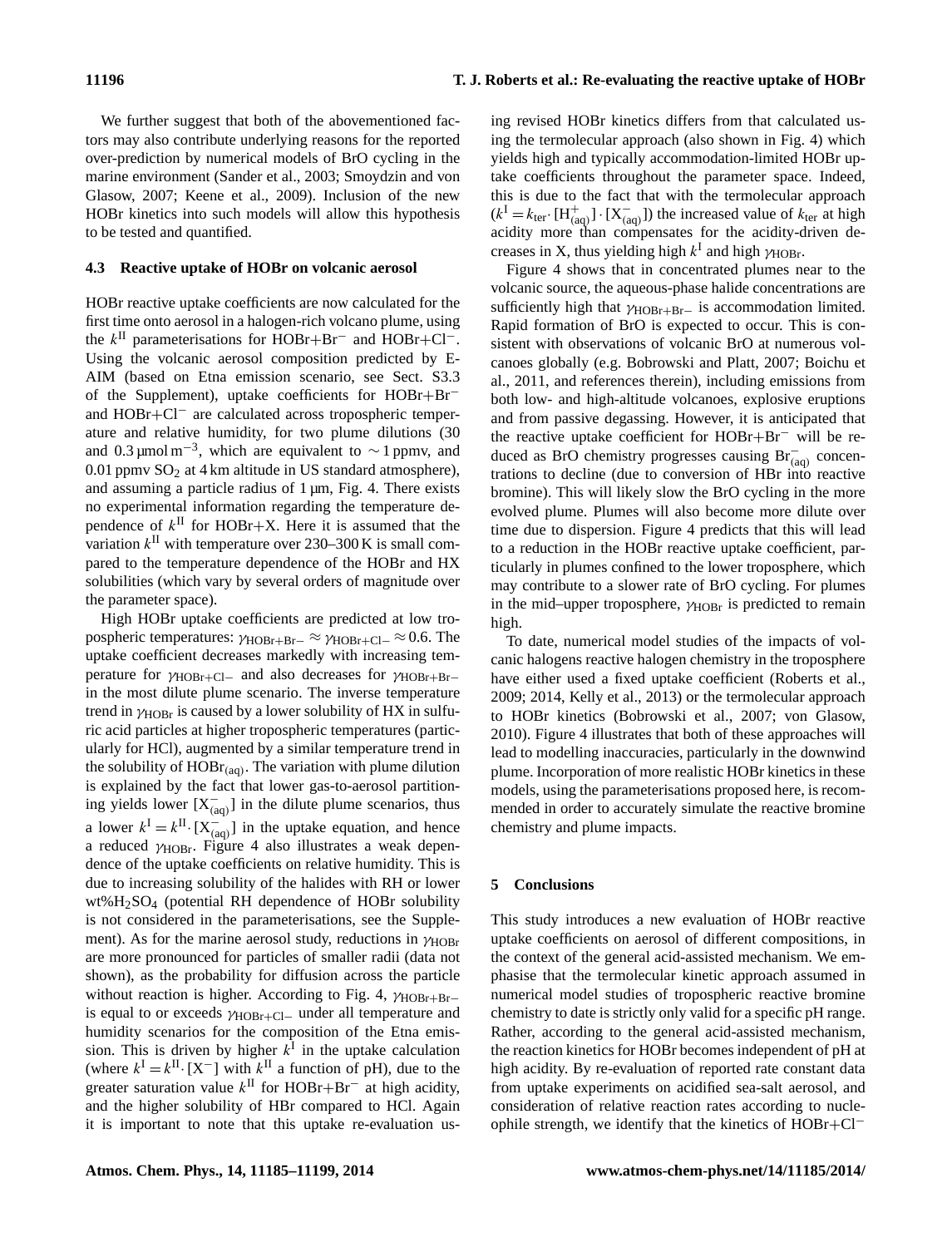may saturate below pH 6 to yield a second-order rate constant of  $k^{\text{II}} \sim 10^4 \text{ M s}^{-1}$ . The kinetics of HOBr+Br<sup>-</sup> saturates at  $k^{\text{II}} \sim 10^8$ -10<sup>9</sup> M s<sup>-1</sup> at pH <  $\sim$  1 based on the experimental data and kinetics estimates of Eigen and Kustin (1962) and Beckwith et al. (1996).

This study reconciles for the first time the different reported uptake reactive coefficients from laboratory experiments. The new  $k^{\text{II}}$  parameterisation yields uptake coefficients that are consistent with reported uptake experiments:  $\gamma_{HORr} = 0.6$  on supersaturated NaBr aerosol (Wachsmuth et al., 2002);  $\gamma_{\text{HOBr}} > 0.2$  on HCl-acidified sea-salt aerosol (Abbatt and Wachsewsky, 1998) and  $\gamma_{HORr} = 10^{-2}$  on H<sub>2</sub>SO<sub>4</sub>acidified sea-salt aerosol, with an RH dependence (Pratte and Rossi, 2006). The variation in uptake coefficient across the alkaline–aerosol transitions is similar to that previously predicted using the termolecular approach but uptake calculations using our revised kinetics of HOBr show much lower uptake coefficients for HOBr in highly acidified seasalt aerosol, particularly for small particle radii. This is due to acid displacement of  $\text{HCl}_{\left(g\right)}$  at high acidity slowing the rate of reaction of HOBr+Cl<sup>−</sup>, thus lowering  $\gamma_{\text{HOBr}+Cl}$ , with dilution of  $[Br^-_{(aq)}]$  at very high  $H_2SO_4$ : sea salt ratios slowing the rate of reaction of HOBr+Br<sup>-</sup>, thus lowering  $\gamma_{HORr+Br}$ . This finding contrasts with the existing termolecular approach to uptake calculations in which the higher rate constant overcompensates for the decrease in halide concentration with increasing acidity. Thus, the termolecular approach, as currently used in numerical models of tropospheric BrO chemistry, may cause HOBr reactive uptake to be substantially overestimated in aerosol at high acidity.

Implications for BrO chemistry in the marine boundary layer have been discussed. Firstly, the HOBr uptake coefficient is predicted to be high on slightly acidified supramicron particles but extremely low on highly acidified submicron particles. A first explanation for the observed Br enrichment in the sub-micron particles simultaneous to Br depletion in supra-micron particles is thereby proposed, as reactive bromine release from the supra-micron fraction may deposit and accumulate in the submicron fraction, that does not undergo significant Br<sup>−</sup> depletion. Secondly, because the HOBr+Br<sup>−</sup> uptake coefficient is a function of Br<sup>−</sup> (aq) concentrations, a negative feedback can occur as the marine BrO chemistry evolves, and supra-micron particle  $\text{Br}_{(aq)}^-$  concentrations are lowered by the release of reactive bromine. According to our revised HOBr kinetics (yielding  $\gamma_{HOBr+Br-} > \gamma_{HOBr+Cl-}$ ), this negative feedback for  $\gamma_{\text{HOBr+Br}-}$  exerts a stronger overall influence on the rate of HOBr reactive uptake than previous studies have assumed.

Calculations on volcanic aerosol show that uptake is high and accommodation limited in the concentrated near-source plume, enabling BrO formation to rapidly occur. Uptake coefficients are reduced in more dilute plumes, particularly for HOBr+Cl−, at high temperatures (typical lower tropospheric altitudes), for small particle radii. The findings suggest that HOBr uptake on sulfate aerosol directly emitted from volcanoes can readily promote BrO cycling in plumes throughout the troposphere but that the rate of BrO cycling may be reduced by low uptake coefficients in the dispersed downwind plume, particularly at lower tropospheric altitudes. Inclusion of our revised HOBr reaction kinetics in numerical models of volcanic plume chemistry (or uptake coefficients derived therefrom) is required in order to accurately predict the impacts of volcanic halogens on the troposphere.

## **The Supplement related to this article is available online at [doi:10.5194/acp-14-11185-2014-supplement.](http://dx.doi.org/10.5194/acp-14-11185-2014-supplement)**

*Acknowledgements.* T. J. Roberts and L. Jourdain are grateful for funding from LABEX VOLTAIRE (VOLatils Terre Atmosphère Interactions – Ressources et Environnement) ANR-10-LABX-100- 01 (2011-20). P. T. Griffiths acknowledges the ERC for funding. We are grateful to Tony Cox and an anonymous reviewer whose comments helped to improve the manuscript.

Edited by: M. Ammann

#### **References**

- Abbatt, J. P. D. and Waschewsky, G. C.G.: Heterogeneous Interactions of HOBr, HNO<sub>3</sub>, O<sub>3</sub>, and NO<sub>2</sub> with Deliquescent NaCl Aerosols at Room Temperature, J. Phys. Chem. A, 102, 3719– 3725, 1998.
- Ammann, M., Cox, R. A., Crowley, J. N., Jenkin, M. E., Mellouki, A., Rossi, M. J., Troe, J., and Wallington, T. J.: Evaluated kinetic and photochemical data for atmospheric chemistry: Volume VI – heterogeneous reactions with liquid substrates, Atmos. Chem. Phys., 13, 8045–8228, doi[:10.5194/acp-13-8045-2013,](http://dx.doi.org/10.5194/acp-13-8045-2013) 2013.
- Barrie, L. A., Bottenheim, J. W., Schnell, R. C., Crutzen, P. J., and Rasmussen, R. A.: Ozone destruction and photochemical reactions at polar sunrise in the lower Arctic atmosphere, Nature, 334, 138–141, 1988.
- Beckwith, R. C., Wang, T. X., and Margerum, D. W.: Equilibrium and Kinetics of Bromine Hydrolysis, Inorg. Chem., 35, 995– 1000, 1996.
- Bobrowski, N. and Platt, U.:  $SO_2/BrO$  ratios studied in five volcanic plumes, J. Volcanol. Geoth. Res., 166, 147–160, doi[:10.1016/j.jvolgeores.2007.07.003,](http://dx.doi.org/10.1016/j.jvolgeores.2007.07.003) 2007.
- Bobrowski, N., Honniger, G., Galle, B., and Platt, U.: Detection of bromine monoxide in a volcanic plume, Nature, 423, 273–276, doi[:10.1038/nature01625,](http://dx.doi.org/10.1038/nature01625) 2003.
- Bobrowski, N., von Glasow, R., Aiuppa, A., Inguaggiato, S., Louban, I., Ibrahim, O. W., and Platt, U.: Reactive halogen chemistry in volcanic plumes, J. Geophys. Res., 112, D06311, doi[:10.1029/2006JD007206,](http://dx.doi.org/10.1029/2006JD007206) 2007.
- Boichu, M., Oppenheimer, C., Roberts, T. J., Tsanev, V., and Kyle, P. R.: On bromine, nitrogen oxides and ozone depletion in the tropospheric plume of Erebus volcano (Antarctica), Atmos. Environ., 45, 3856–3866, 2011.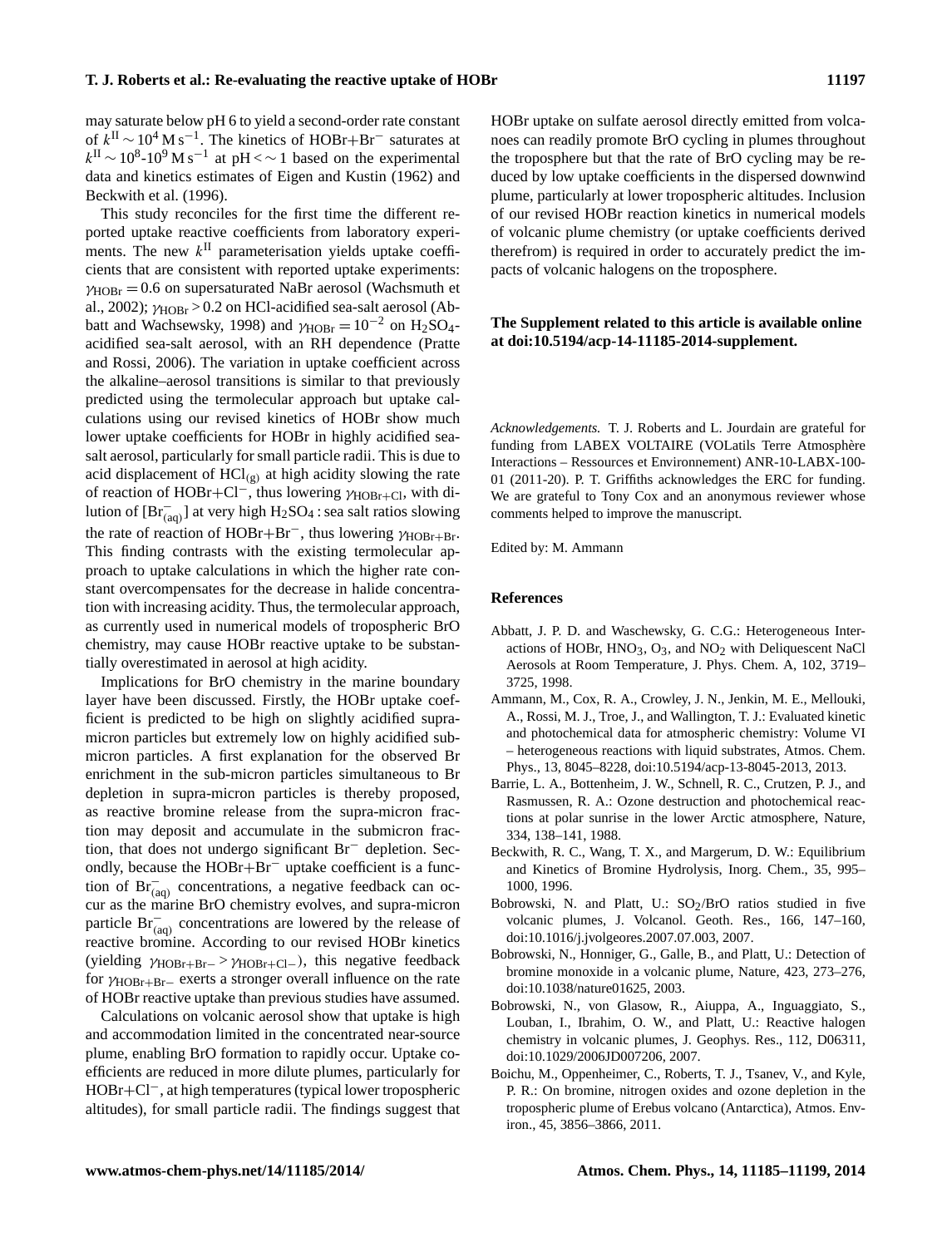- Breider, T. J., Chipperfield, M. P., Richards, N. A. D., Carslaw, K. S., Mann, G. W., and Spracklen, D. V.: Impact of BrO on dimethylsulfide in the remote marine boundary layer, Geophys. Res. Lett., 37, L02807, doi[:10.1029/2009GL040868,](http://dx.doi.org/10.1029/2009GL040868) 2010.
- Carslaw, K. S., Clegg, S. L., and Brimblecombe, P.: A thermodynamic model of the system HCl-HNO<sub>3</sub>-H<sub>2</sub>SO<sub>4</sub>-H<sub>2</sub>O, including solubilities of HBr, from < 200 K to 328 K, J. Phys. Chem., 99, 11557–11574, 1995.
- Clegg, S. L., Brimblecombe, P., and Wexler, A. S.: A thermodynamic model of the system  $H^+$ -NH<sup>+</sup><sub>4</sub>-Na<sup>+</sup>-SO<sub>4</sub><sup>2</sup>-NO<sub>3</sub>-Cl<sup>-</sup>-H2O at 298.15 K, J. Phys. Chem. A, 102, 2155–2171, 1998.
- Eigen, M. and Kustin, K.: The Kinetics of Halogen Hydrolysis, J. Am. Chem. Soc., 84, 1355–1361, doi[:10.1021/ja00867a005,](http://dx.doi.org/10.1021/ja00867a005) 1962.
- Fickert, S., Adams, J. W., and Crowley, J. N.: Activation of Br<sub>2</sub> and BrCl via uptake of HOBr onto aqueous salt solutions, J. Geophys. Res., 104, 23719–23727, 1999.
- Frenzel, A., Scheer, V., Sikorski, R., George, C., Behnke, W., and Zetzsch, C.: Heterogenerous Interconversion Reactions of  $BrNO_2$ ,  $CINO_2$ ,  $Br_2$ , and  $Cl_2$ , J. Phys. Chem. A, 102, 1329– 1337, 1998.
- Gerritsen, C. M. and Margarem, D. W.: Non-Metal Redox Kinetics: Hypochlorite and Hypochlorous Acid Reactions with Cyanide, Inorg. Chem., 29, 2757–2762, 1990.
- Hebestreit, K., Stutz, J., Rosen, D., Matveiv, V., Peleg, M., Luria, M., and Platt, U.: DOAS measurements of tropospheric bromine oxide in mid-latitudes, Science, 283, 55–57, 1999.
- Iraci, L. T., Michelsen, R. R., Ashbourn, S. F. M., Rammer, T. A., and Golden, D. M.: Uptake of hypobromous acid (HOBr) by aqueous sulfuric acid solutions: low-temperature solubility and reaction, Atmos. Chem. Phys., 5, 1577–1587, doi[:10.5194/acp-](http://dx.doi.org/10.5194/acp-5-1577-2005)[5-1577-2005,](http://dx.doi.org/10.5194/acp-5-1577-2005) 2005.
- IUPAC Task Group on Atmospheric Chemical Kinetic Data Evaluation, <http://iupac.pole-ether.fr> (last access: August 2014), 1999– 2014.
- Liu, Q. and Magarem, D. W.: Equilibrium and Kinetics of Bromine, Environ. Sci. Technol., 35, 1127–1133, 2001.
- Keene, W. C., Pszenny, A. A. P., Maben, J. R., and Sander, R.: Variation of marine aerosol acidity with particle size, Geophys. Res. Lett., 29, 1101, doi[:10.1029/2001GL013881,](http://dx.doi.org/10.1029/2001GL013881) 2002.
- Keene, W. C., Long, M. S., Pszenny, A. A. P., Sander, R., Maben, J. R., Wall, A. J., O'Halloran, T. L., Kerkweg, A., Fischer, E. V., and Schrems, O.: Latitudinal variation in the multiphase chemical processing of inorganic halogens and related species over the eastern North and South Atlantic Oceans, Atmos. Chem. Phys., 9, 7361–7385, doi[:10.5194/acp-9-7361-2009,](http://dx.doi.org/10.5194/acp-9-7361-2009) 2009.
- Kelly, P. J., Kern, C., Roberts, T. J., Lopez, T., Werner, C., and Aiuppa, A.: Rapid chemical evolution of tropospheric volcanic emissions from Redoubt Volcano, Alaska, based on observations of ozone and halogen-containing gases, J. Volcanol. Geoth. Res., 259, 317–333, 2013.
- Klassen, J. K., Hu, Z., and Williams, L. R.: Diffusion coefficients for HCl and HBr in 30 wt % to 72 wt % sulfuric acid at temperatures between 220 and 300 K, J. Geophys. Res., 103, 16197– 16202, 1998.
- Kumar, K. and Margarem, D. W.: Kinetics and Mechanism of General- Acid-Assisted Oxidation of Bromide by Hypochlorite and Hypochlorous Acid, Inorg. Chem., 26, 2706–2711, 1987.
- Nagy, J. C., Kumar, K., and Margarem, D. W.: Non-Metal Redox Kinetics: Oxidation of Iodide by Hypochlorous Acid and by Nitrogen Trichloride Measured by the Pulsed-Accelerated-Flow Method, Inorg. Chem., 27, 2773–2780, 1988.
- Parrella, J. P., Jacob, D. J., Liang, Q., Zhang, Y., Mickley, L. J., Miller, B., Evans, M. J., Yang, X., Pyle, J. A., Theys, N., and Van Roozendael, M.: Tropospheric bromine chemistry: implications for present and pre-industrial ozone and mercury, Atmos. Chem. Phys., 12, 6723–6740, doi[:10.5194/acp-12-6723-2012,](http://dx.doi.org/10.5194/acp-12-6723-2012) 2012.
- Pratte, P. and Rossi, M. J.: The heterogeneous kinetics of HOBr and HOCl on acidified sea salt and model aerosol at 40–90 % relative humidity and ambient temperature, Phys. Chem. Chem. Phys., 8, 3988–4001, 2006.
- Read, K. A., Mahajan, A. S., Carpenter, L. J., Evans, M. J., Faria, B. V. E., Heard, D. E., Hopkins, J. R., Lee, L. D., Moller, S. J., Lewis, A. C., Mendes, L., McQuaid, J. B., Oetjen, H., Saiz-Lopez, A., Pilling, M. J., and Plane, J. M. C.: Extensive halogenmediated ozone destruction over the tropical Atlantic Ocean, Nature, 453, 1232–1235, doi[:10.1038/nature07035,](http://dx.doi.org/10.1038/nature07035) 2008.
- Roberts, T. J., Braban, C. F., Martin, R. S., Oppenheimer, C., Adams, J. W., Cox, R. A., Jones, R. L., and Griffiths, P. T, Modelling reactive halogen formation and ozone depletion in volcanic plumes, Chem. Geol., 263, 151–163, 2009.
- Roberts, T. J., Martin, R. S., and Jourdain, L.: Reactive bromine chemistry in Mount Etna's volcanic plume: the influence of total Br, high-temperature processing, aerosol loading and plume-air mixing, Atmos. Chem. Phys., 14, 11201–11219, doi[:10.5194/acp-14-11201-2014,](http://dx.doi.org/10.5194/acp-14-11201-2014) 2014.
- Saiz-Lopez, A. and von Glaosw, R.: Reactive halogen chemistry in the troposphere, Chem. Soc. Rev., 41, 6448–6472, 2012.
- Sander, R.: Compilation of Henry's Law Constants for Inorganic and Organic Species of Potential Importance in Environmental Chemistry (Version 3), <http://www.henrys-law.org> (last access: November 2013), 1999.
- Sander, R., Keene, W. C., Pszenny, A. A. P., Arimoto, R., Ayers, G. P., Baboukas, E., Cainey, J. M., Crutzen, P. J., Duce, R. A., Hönninger, G., Huebert, B. J., Maenhaut, W., Mihalopoulos, N., Turekian, V. C., and Van Dingenen, R.: Inorganic bromine in the marine boundary layer: a critical review, Atmos. Chem. Phys., 3, 1301–1336, doi[:10.5194/acp-3-1301-2003,](http://dx.doi.org/10.5194/acp-3-1301-2003) 2003.
- Sander, R., Baumgaertner, A., Gromov, S., Harder, H., Jöckel, P., Kerkweg, A., Kubistin, D., Regelin, E., Riede, H., Sandu, A., Taraborrelli, D., Tost, H., and Xie, Z.-Q.: The atmospheric chemistry box model CAABA/MECCA-3.0, Geosci. Model Dev., 4, 373–380, doi[:10.5194/gmd-4-373-2011,](http://dx.doi.org/10.5194/gmd-4-373-2011) 2011.
- Smoydzin, L. and von Glasow, R.: Do organic surface films on sea salt aerosols influence atmospheric chemistry? – a model study, Atmos. Chem. Phys., 7, 5555–5567, doi[:10.5194/acp-7-](http://dx.doi.org/10.5194/acp-7-5555-2007) [5555-2007,](http://dx.doi.org/10.5194/acp-7-5555-2007) 2007.
- Schroeder, W. H., Anlauf, K. G., Barrie, L. A., Lu, J. Y., Steffen, A., Schneeberger, D. R., and Berg, T.: Arctic springtime depletion of mercury, Nature, 394, 331–332, doi[:10.1038/28530,](http://dx.doi.org/10.1038/28530) 1998.
- Seinfeld, J. H. and Pandis, S. N.: Atmospheric Chemistry and Physics – From Air Pollution to Climate Change, John Wiley & Sons, p. 440, 1998.
- Simpson, W. R., von Glasow, R., Riedel, K., Anderson, P., Ariya, P., Bottenheim, J., Burrows, J., Carpenter, L. J., Frieß, U., Goodsite, M. E., Heard, D., Hutterli, M., Jacobi, H.-W., Kaleschke, L., Neff, B., Plane, J., Platt, U., Richter, A., Roscoe, H., Sander,